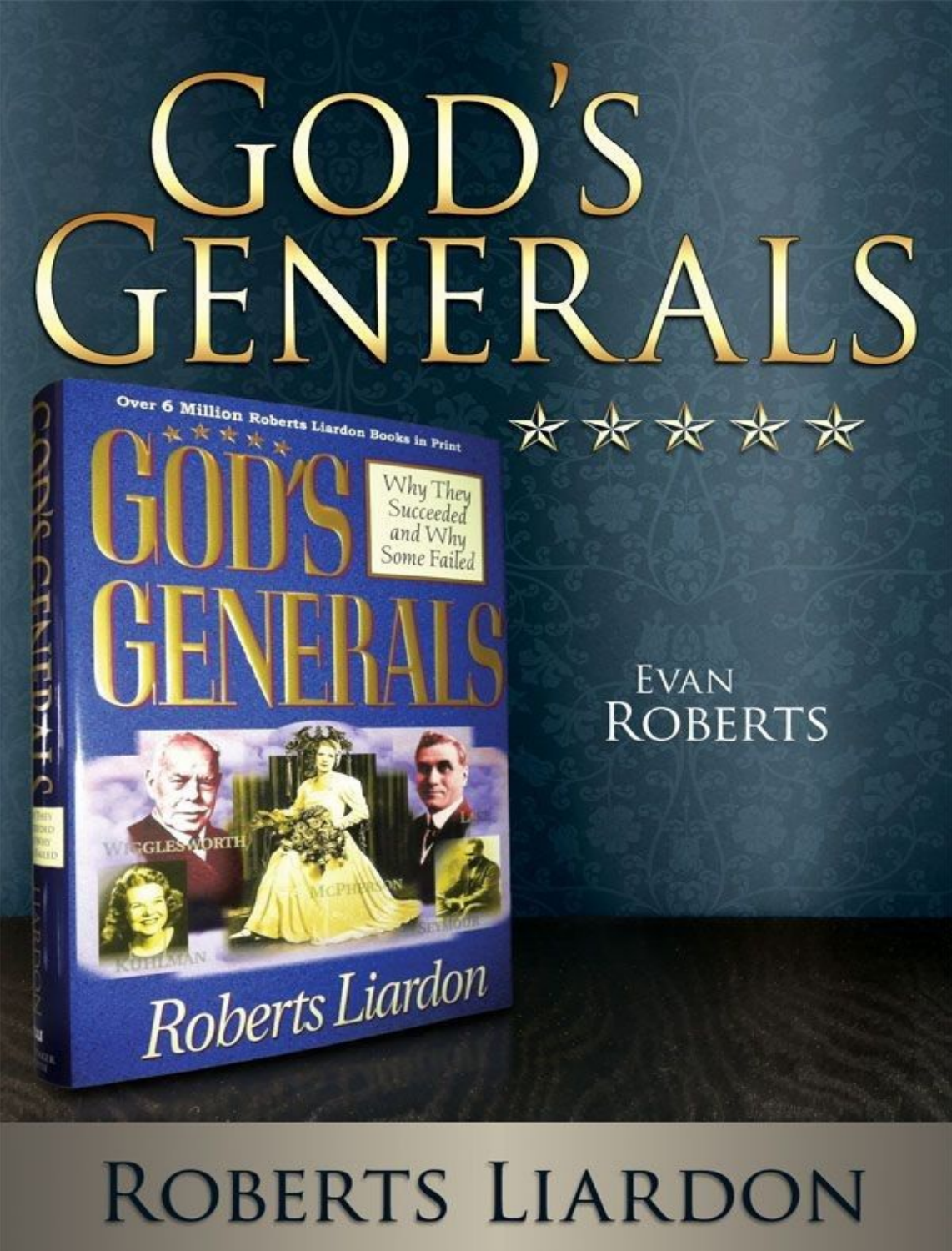# GOD'S<br>GENERALS

# ROBERTS LIARDON

**EVAN ROBERTS**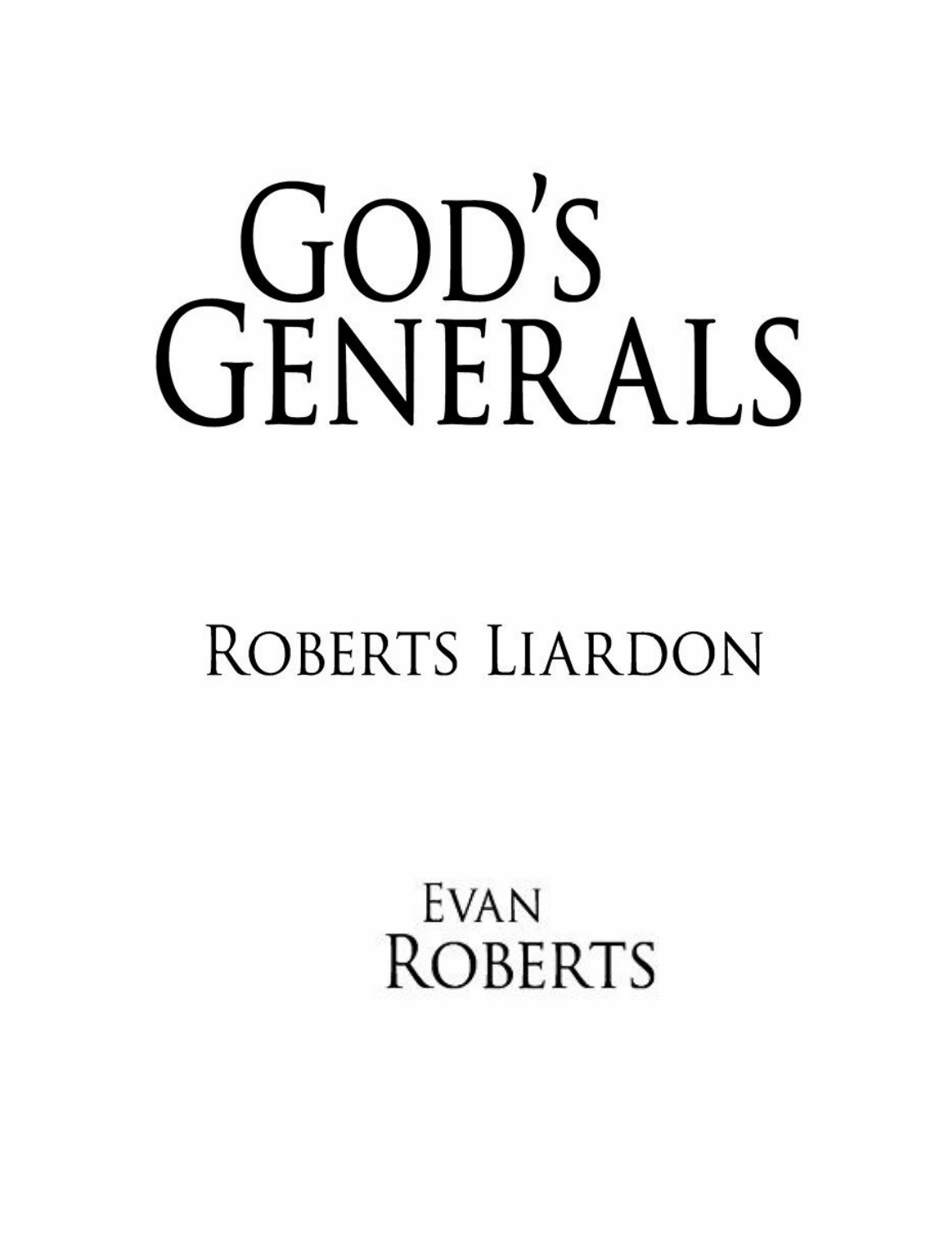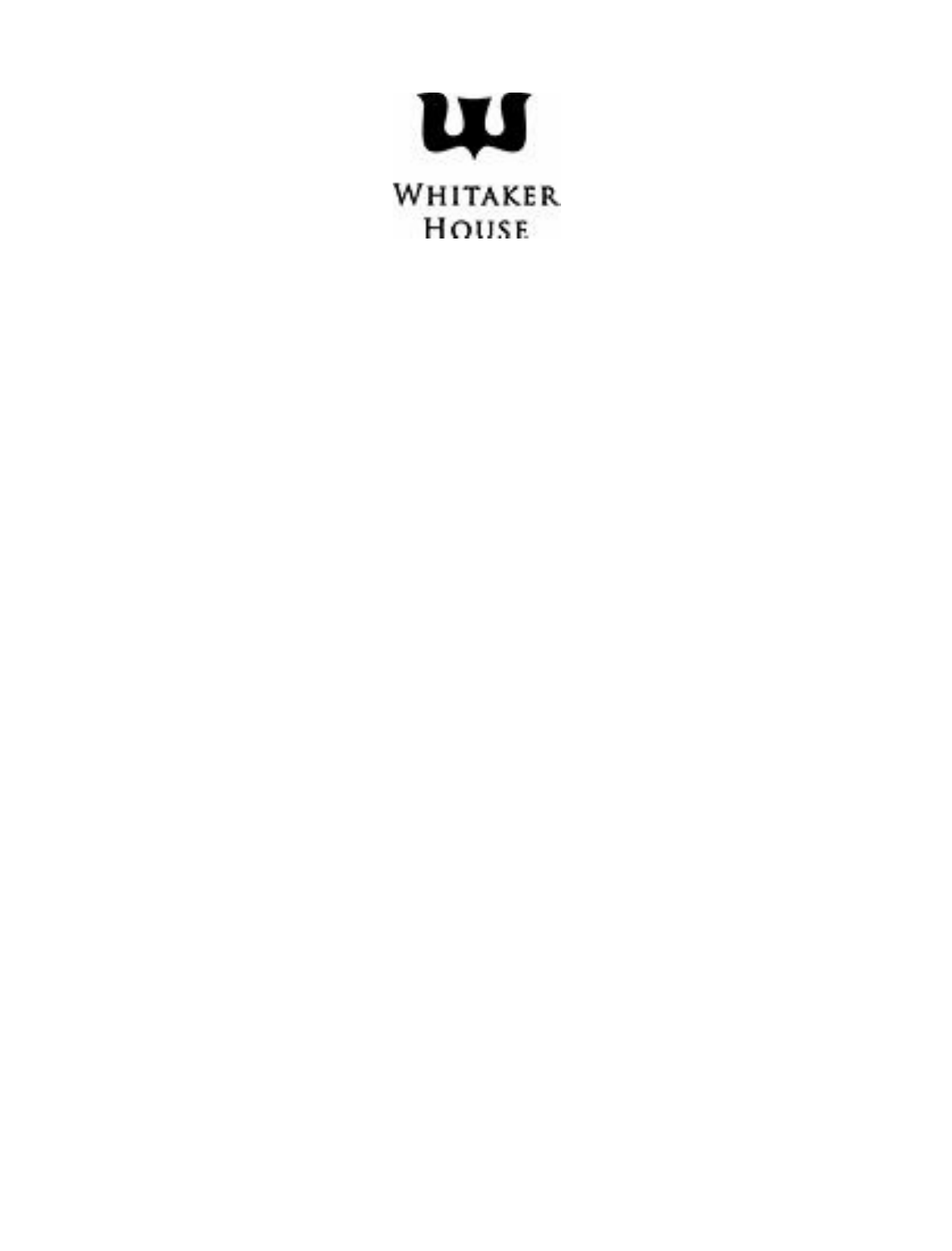All Scripture quotations are fromthe King James Version of the Holy Bible.

All possible efforts were made by Albury Publishing and Whitaker House to secure permission and to insure proper credit was given for every entry within this book.

God's Generals: Evan Roberts Excerpted fromGod's Generals: Why They Succeeded and Why Some Failed Roberts Liardon Ministries PO Box 2989 Sarasota, Florida 34230 www.robertsliardon.org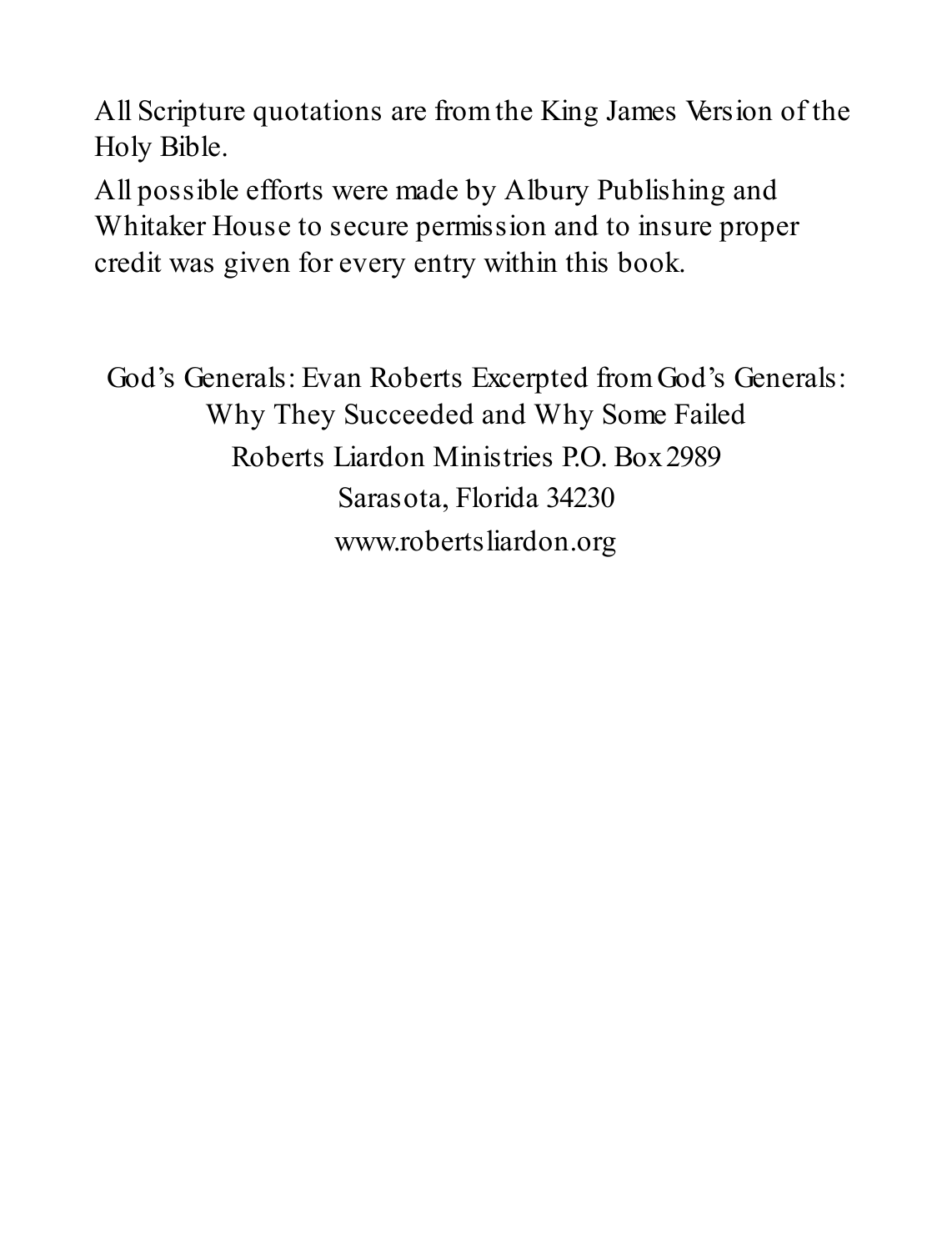# **eBook ISBN: 978-1-60374-582-6**

Produced in the United States of America © 1996, 2012 by Roberts Liardon Whitaker House 1030 Hunt Valley Circle New Kensington, PA 15068 www.whitakerhouse.com

No part of this book may be reproduced or transmitted in any formor by any means, electronic or mechanical—including photocopying, recording, or by any information storage and retrieval system—without permission in writing from the publisher. Please direct your inquiries to permissionseditor@whitakerhouse.com.

This book has been digitally produced in a standard specification in order to ensure its continuing availability.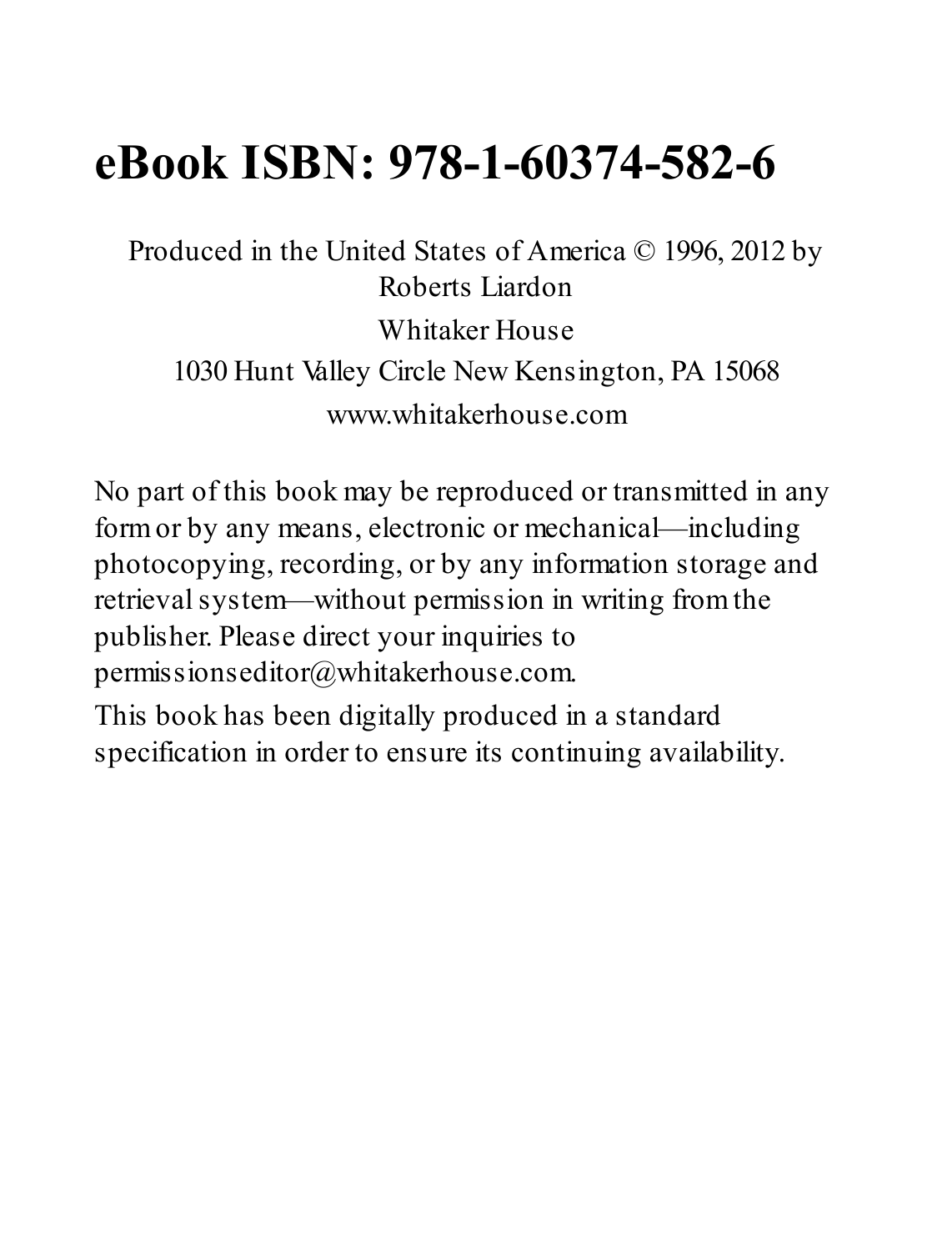This eBook has been excerpted from

#### God's Generals: Why They Succeeded and Why Some Failed by Roberts Liardon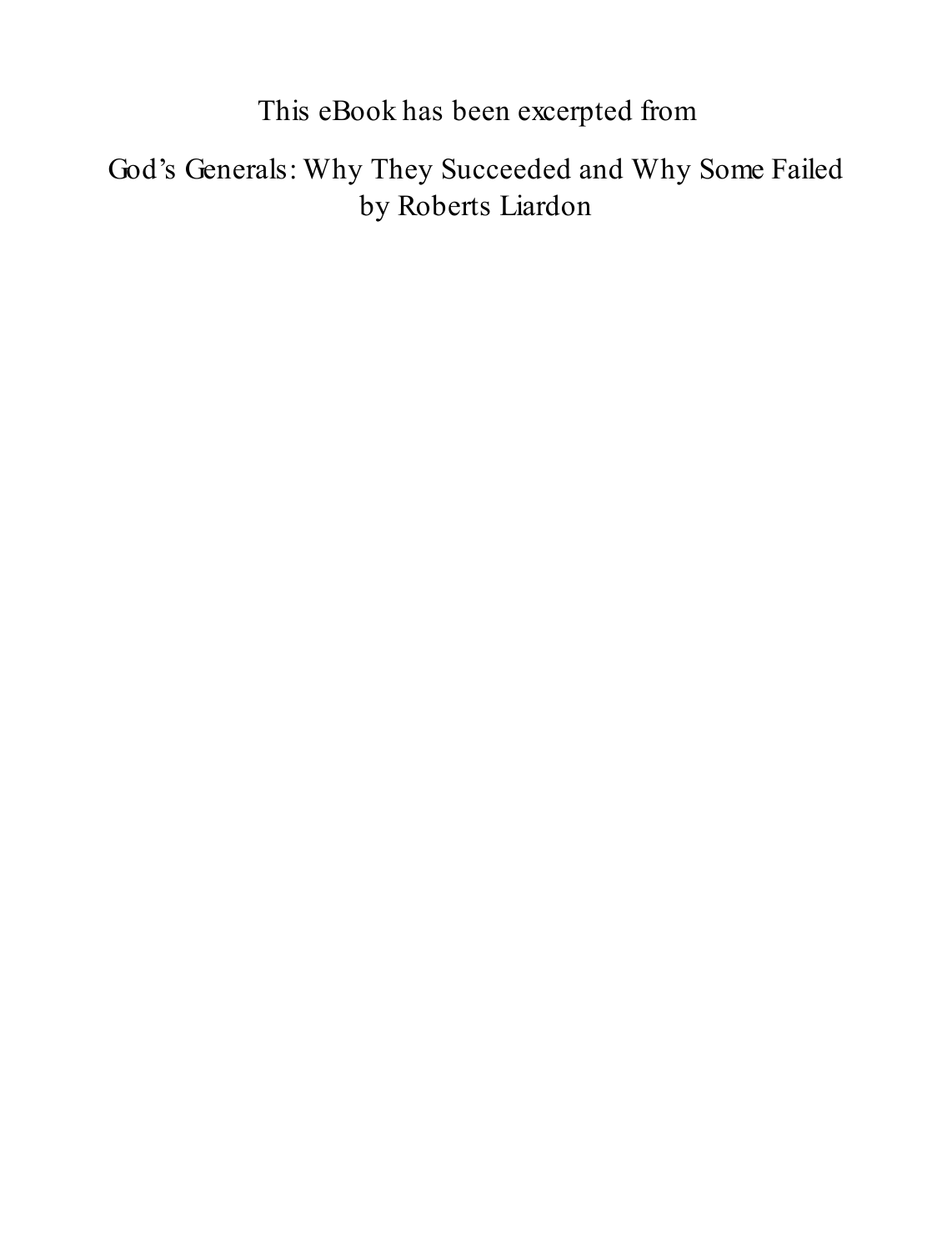### **eBook ISBN: 978-1-60374-171-2**

#### **Hardcover ISBN: 978-0-88368-944-8**

Available eBook excerpts from

God's Generals: Why They Succeeded and Why Some Failed God's Generals:John Alexander Dowie (ISBN: 978-1-60374-580- 2) God's Generals: Maria Woodworth-Etter (ISBN: 978-1-60374- 581-9) God's Generals: Evan Roberts (ISBN: 978-1-60374-582-6) God's Generals: Charles F. Parham(ISBN: 978-1-60374-583-3) God's Generals: WilliamJ. Seymour (ISBN: 978-0-88368-584-0) God's Generals:John G. Lake (ISBN: 978-1-60374-585-7) God's Generals: Smith Wigglesworth (ISBN: 978-1-60374-586-4) God's Generals: Aimee Semple McPherson (ISBN: 978-1-60374-587-1) God's Generals: Kathryn Kuhlman (ISBN: 978-1-60374-588-8) God's Generals: WilliamBranham(ISBN: 978-1-60374-589-5) God's Generals:Jack Coe (ISBN: 978-1-60374-590-1) God's Generals: A. A. Allen (ISBN: 978-1-60374-591-8)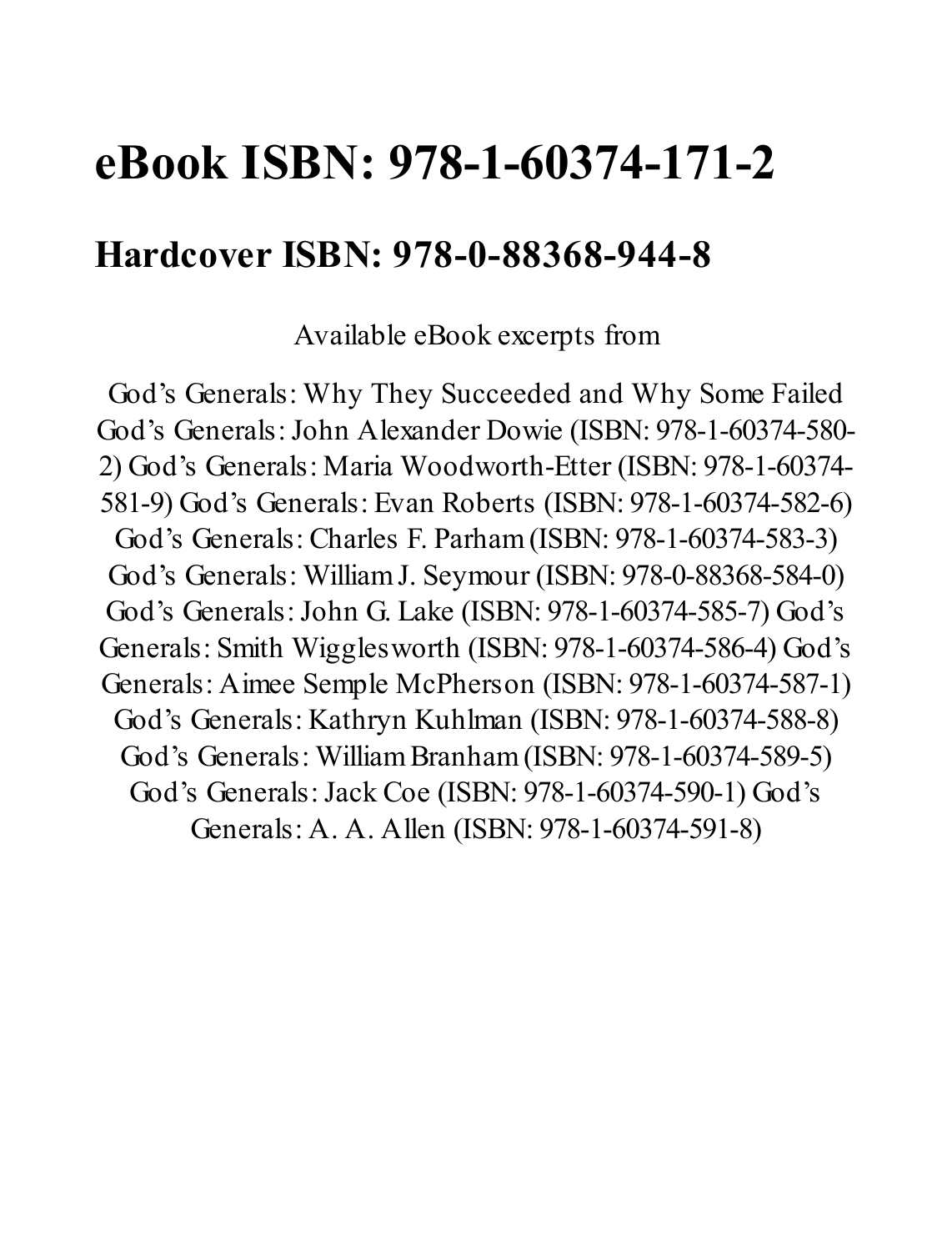#### **Introduction**

When I was almost twelve years old, the Lord appeared to me in a vision. In this vision, He told me to study the lives of the great preachers—to learn of their successes and their failures. Fromthat day on, I gave a large portion of my life to the study of church history.

When prominent people in the secular world die, people begin to look at their natural accomplishments. But when leaders in the body of Christ die, I believe Jesus would have us look at not only what was accomplished in the natural world through their lives, but at what they also accomplished within the body of Christ. The purpose of their remembrance is not to praise or criticize the leaders, but to see himor her as an example for our own lives.

The "Generals" that are written of in this book were human. Their stories represent a collaboration of the way life is. I have not made anyone out to be superhuman or bionic. I have told of their tears, their laughter, their successes, and their failures. They were all persecuted, lied to, betrayed, slandered, as well as honored, adored, and supported.

But most importantly, I have attempted to reveal the secrets of the power in their individual calls to the ministry—how they operated, what they believed, and what motivated themto change each of their generations for God.

The failures that took place in the lives of these great men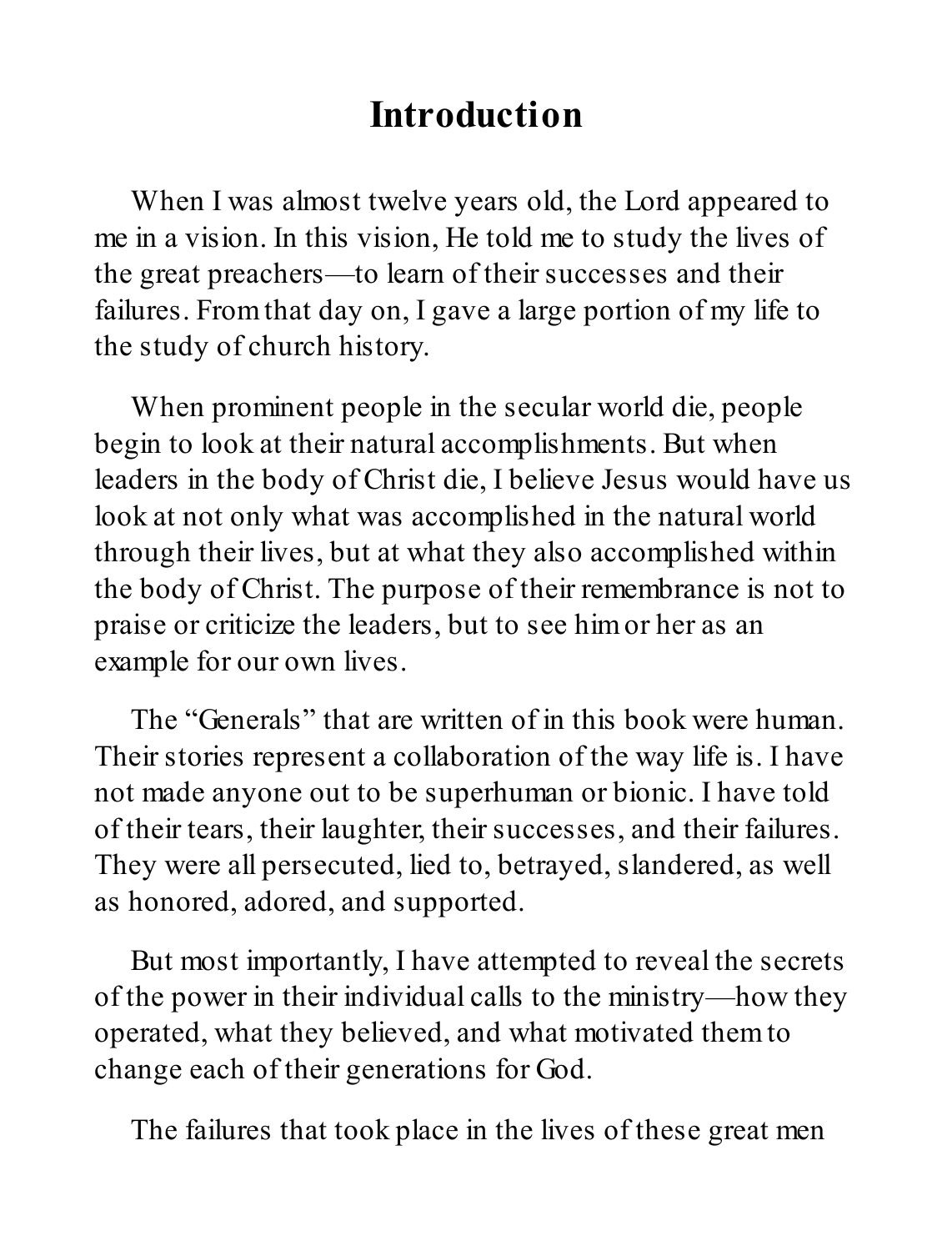and women will attempt to take place again. But their successes also challenge us and are waiting to be grasped again. There is nothing new under the sun. If there is something new to you, it is because you are new under the sun.

It takes more than a desire to fulfill the will of God. It takes spiritual strength. As you read these chapters, allow the Spirit of God to take you on a journey that points out the areas in your life which need to be focused or subdued. Then, determine that your life and ministry will be a spiritual success in this generation that will bless the nations of the earth to the glory of God.

—Roberts Liardon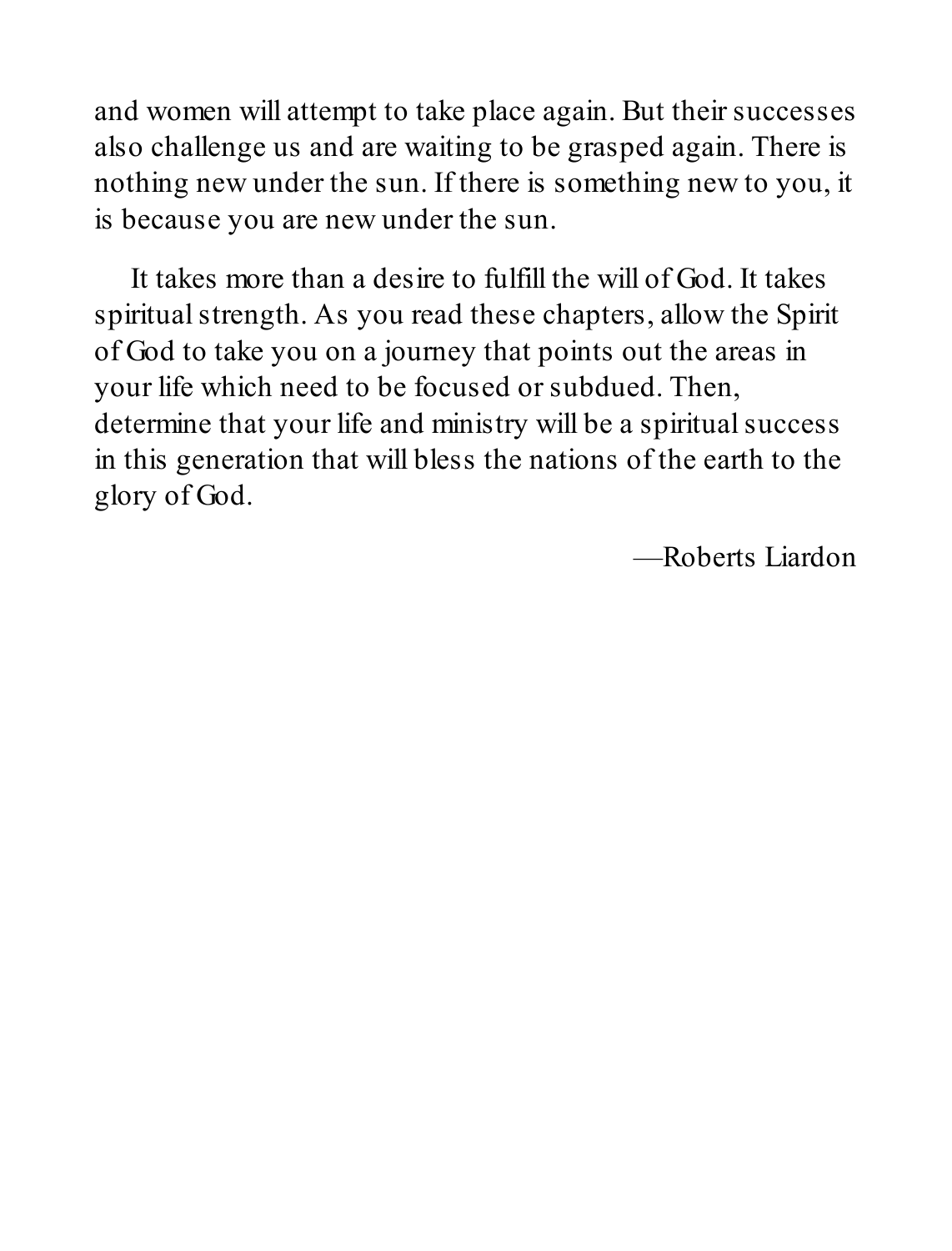#### **Evan Roberts**

"Welsh Revivalist"

In my opinion, the story of Evan Roberts, the young revivalist fromWales, is the saddest study I have conducted on the Generals. This young boy-preacher fromthe coal mines of southern Wales had an unmistakable dispensation of worldwide revival allotted to him. But because of inexperience, limited revelation, and demonic control, his incredible ministry was cut short long before its time. Before we explore his life, let it be clearly understood that the truths presented here are not intended as criticism. The lessons I will bring to light are constructively inserted so that our generation can learn to guard their hearts, carry the anointing, and prevailsuccessfully in the heat of revival fire.

# **COAL-COVERED TRUTH**

Evan John Roberts was born June 8, 1878, into the staunch Calvinist-Methodist home of Henry and Hannah Roberts. I believe a "revivalist spirit" was built immediately within him. Evan's parents had a strong influence in cultivating that spirit and nature within him. His nature was one of excellence and sensitivity. The family was known for their love of God's Word and hard work. Each family member, no matter how young, had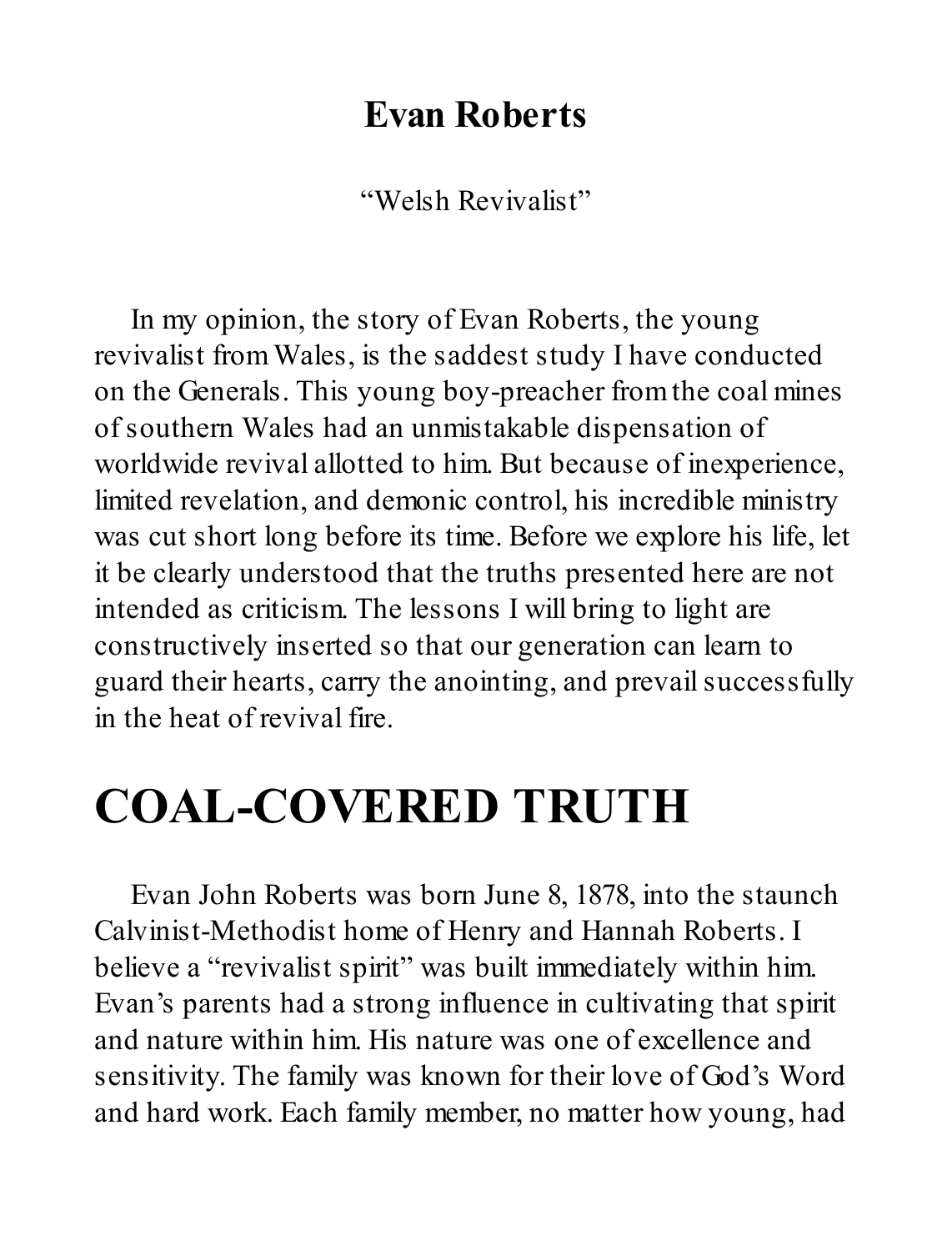his own well-worn Bible.

I want to make a point here: Parents, allow your children to be involved with the move of God. I can't stress how vitally important it is to teach and train your children in the things of God. They need to know how to pray, how to study the Word of God, and how to sit under the anointing. Teach themto worship God with you, and show themhow to do it. Revival fires die because parents stick their children in the nursery instead of setting themin the move of God. The nursery is a blessing for taking care of infants and toddlers. But there comes a time when they are able to understand proper behavior and can be included in the revivalservice.

How can revival continue without passing it on? Many past revivals and some revivalists didn't take their next generation into account. As a result, God had to search for another generation to rekindle the fire that should have never gone out. Revivals don't have to end. Revivals are meant to continue. The fire of God must be passed on with each new generation. Children are pliable and sensitive, wanting to learn. They are like little sponges eager to draw in everything you share with them. So, be their teachers. If you have children, that godly responsibility of passing the fire of God onto themrests in your hands. And it is evident the family of Evan Roberts took that responsibility seriously.

Evan's strong character was the result of his family's training. While Evan was still very young, his father was injured in a mining accident. His father took Evan out of school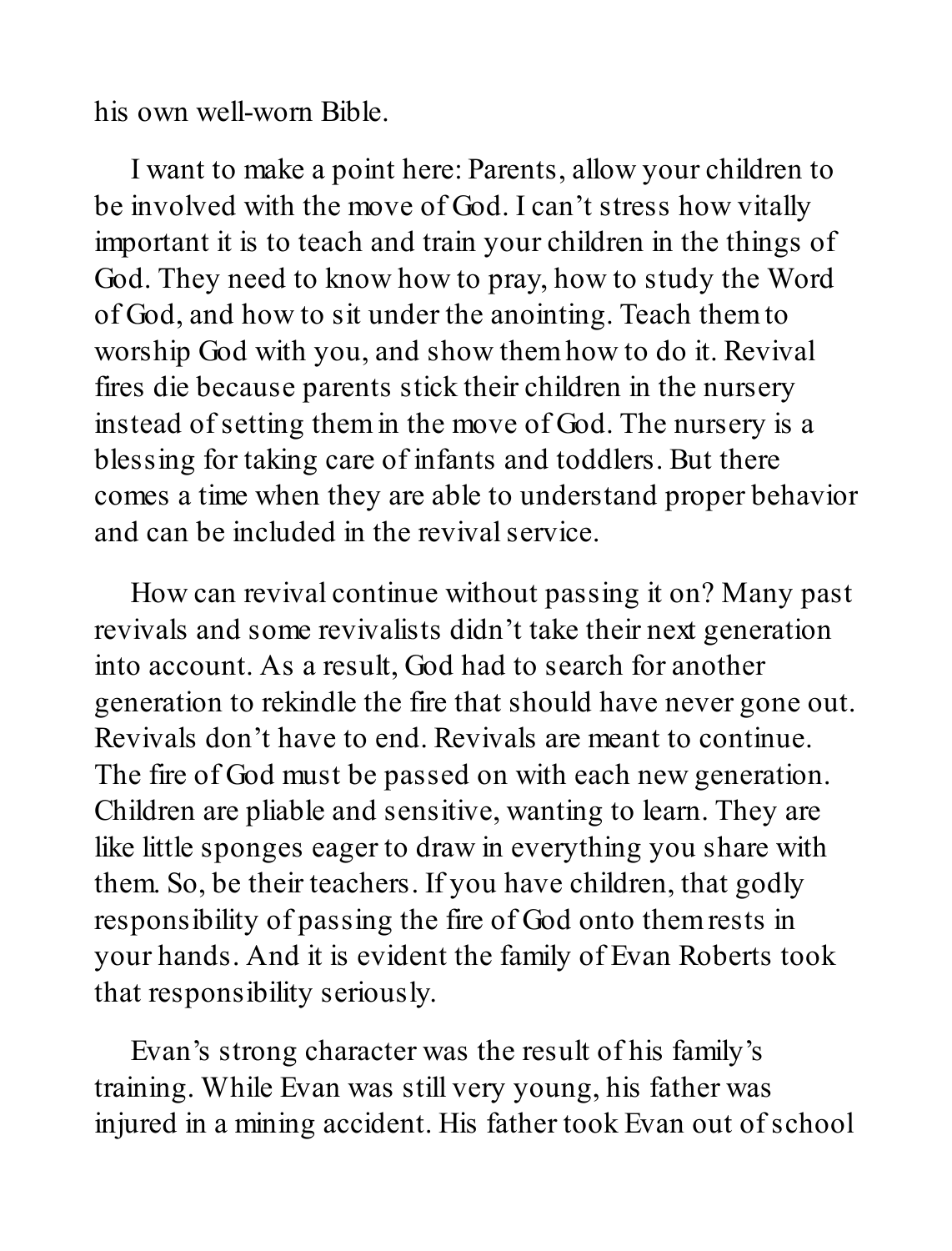to help himin the coal mines. Evan never complained.

Soon, Evan had developed the family's habit of memorizing Scripture. He was never seen without his Bible. It has been said that he would even hide his Bible in the clefts of the mine while he worked. One day, a huge fire burned through everything in its path—except young Evan's Bible. Only the pages were scorched, so he continued to carry it every day and memorize Scriptures fromit. Each morning, Evan stood at the opening of the mine to give a particular Scripture to each of the passing workers for their workday meditation. Then, when young Evan saw themin the evening, he would ask, "What truth did you find in that text?" As these hardworking men passed by the coal-covered boy, they had no idea how God would use himto change their nation.

#### "WHAT WOULD JESUS DO?"

Evan was dramatically different fromthe rest of the boys his age. He never took part in sports, amusements, or coarse joking. He worked in the mines every day, then came home and walked a mile to his church, Moriah Chapel. At thirteen years of age, Evan experienced his first encounter with God. It was then that Evan vowed to commit himself even further to the work of the Lord. One simple yet profound phrase spoken from the pulpit of Moriah Chapel changed Evan's life. The phrase "What would Jesus do?" became his obsession. He repeatedly asked himself, "What have I done for Jesus?" as he further dedicated himself to the work of the Lord.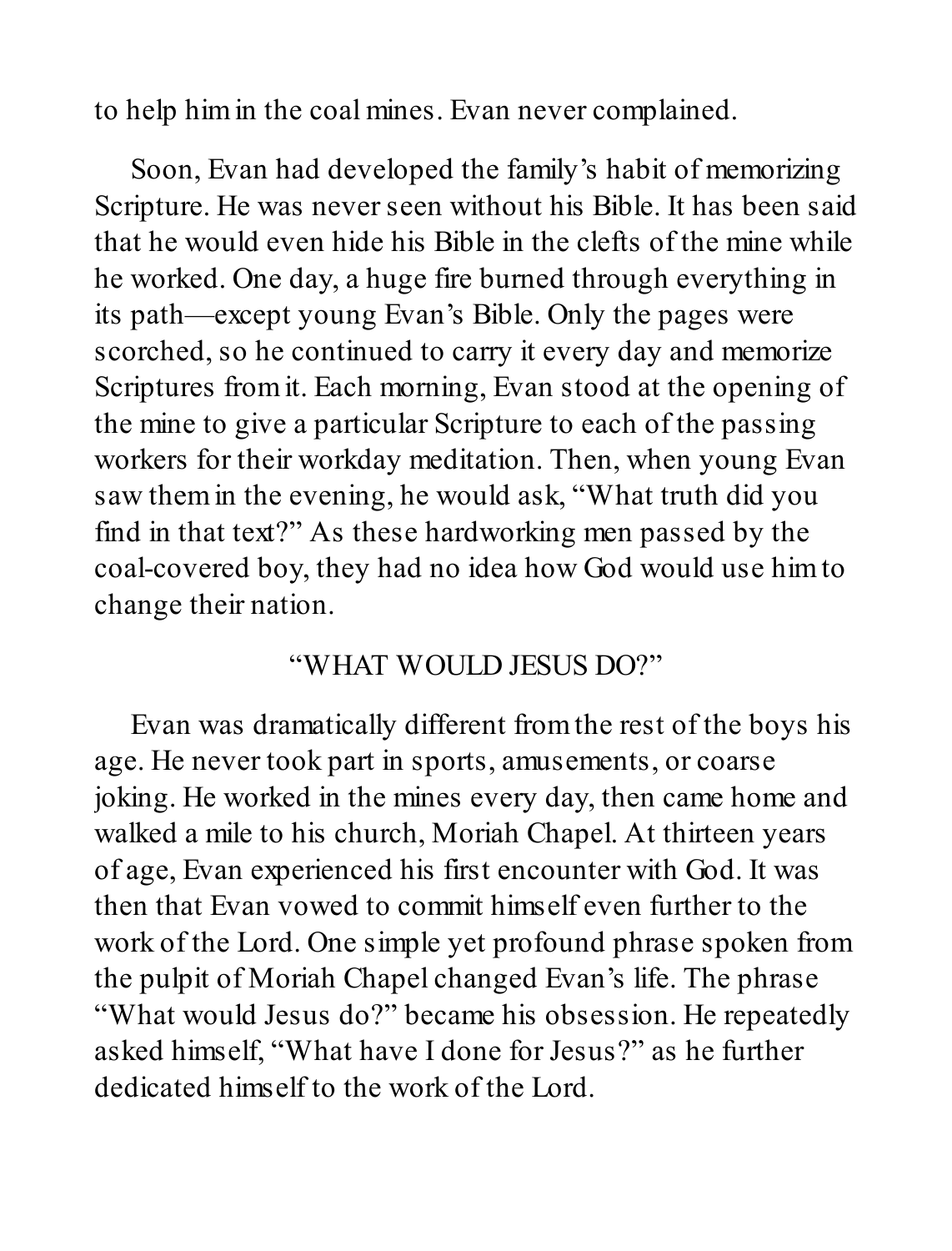Evan was so intense in giving his life to God that he read everything he could pertaining to Him. He used his earnings to purchase instruments that he later learned to play. In fact, he was able to succeed at most everything he put his hand to because he put his whole heart into it. He excelled in any business apprenticeship offered to him, and he excelled in personal character. He was also a prolific writer, having several of his poems and essays published in local newspapers.

While others of his age group became interested in dating, Evan was more likely to be inside the church discussing Scripture with other men. Soon, the elders of the church gave himthe responsibility of starting a weekly debate group for young men like himself. But these happy times ended abruptly when the mine Evan worked in suffered an explosion. The single men were the first to be relieved of their duties. So, in 1898, Evan began work in Mountain Ash, a town north of where he lived. He left home not realizing the spiritual preparation he had gained.

#### "I AM BURNINGAND WAITINGFOR A SIGN"

At that time, few people understood the power of prayer. Most attended church as a moral commitment instead of a spiritual one. But not Evan. Because of his unique desire for the Lord, Evan gave himself to fervent prayer and intercession, so much so that, by the time he was twenty years old, he was known by some as a "mystical lunatic." Stories about him circulated widely. There were whispers about seeing him standing "trancelike" beside the road while uttering deep sighs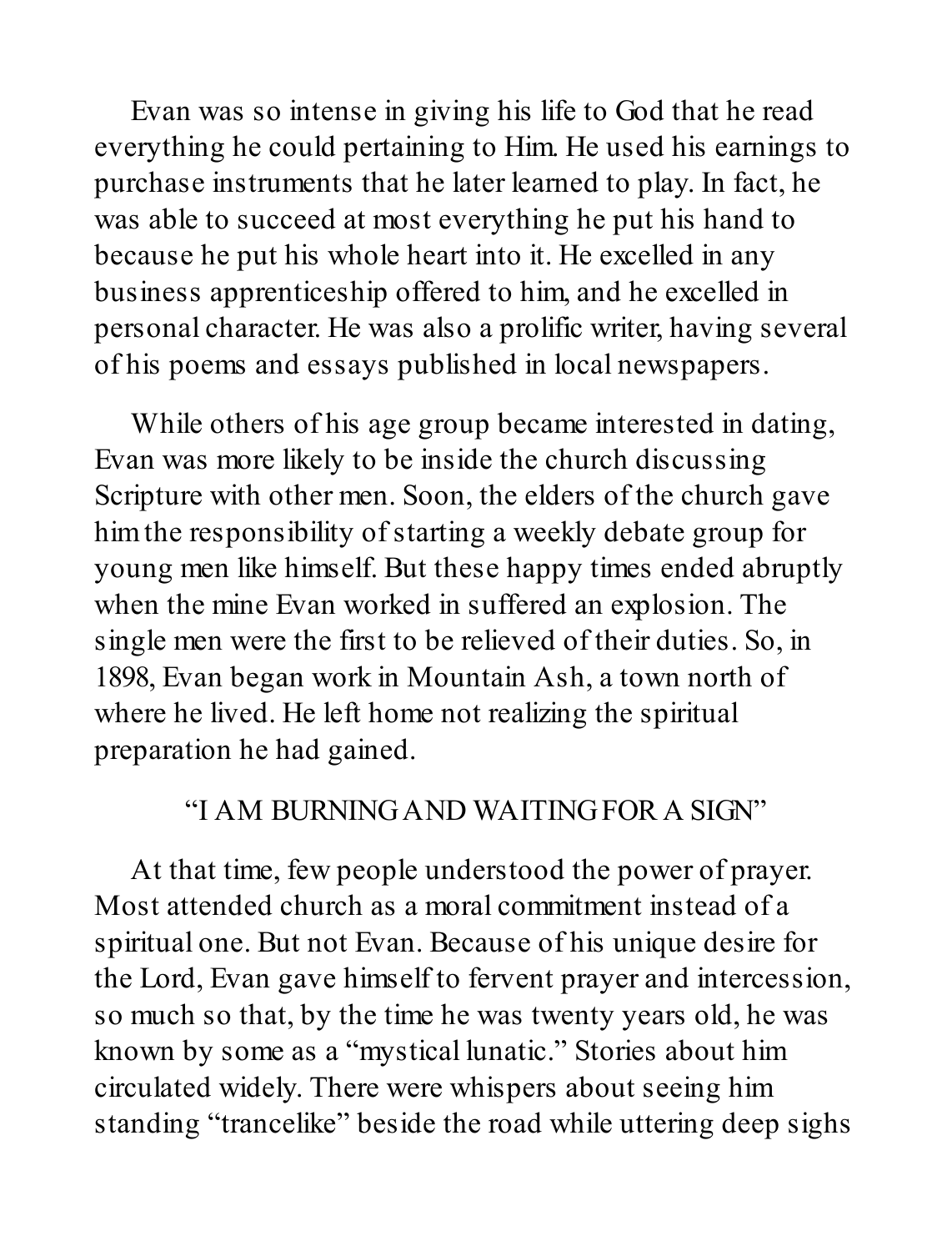as his lips moved without the sound of words.1 It was also said that he meditated in the Word so long that he often missed the evening meal. Sometimes he would stay up half the night discussing and praying with a friend about revival.

Several concerned ministers approached Evan regarding his unusual behavior. He simply answered them, "But the Spirit moved me." During this time, friends also introduced himto an American specialist, Dr. Hughes. The doctor told Evan's friends he was suffering from"religious mania." One Christian man said of Evan:

> "We usually had a reading and prayer together before we put out the lamp. Then I could hear Evan calling and groaning in the Spirit. I couldn't understand what was his message to God again, and some holy fear kept me fromasking."2

Though people didn't understand Evan's methods, the spiritual power he portrayed was unmistakable. On one occasion, he traveled to Builith Wells for a prayer meeting, at which he was called on to pray. The people's hearts were melted within themat the power exhibited in Evan's prayer. After the service, the minister approached Evan and advised himto consider full-time ministry.

Evan considered it and answered the call. Through his church, he was required to preach twice at all twelve affiliate churches, and his sermons were met with great approval. He confided to a friend that his heavenly secret was, "Ask, and it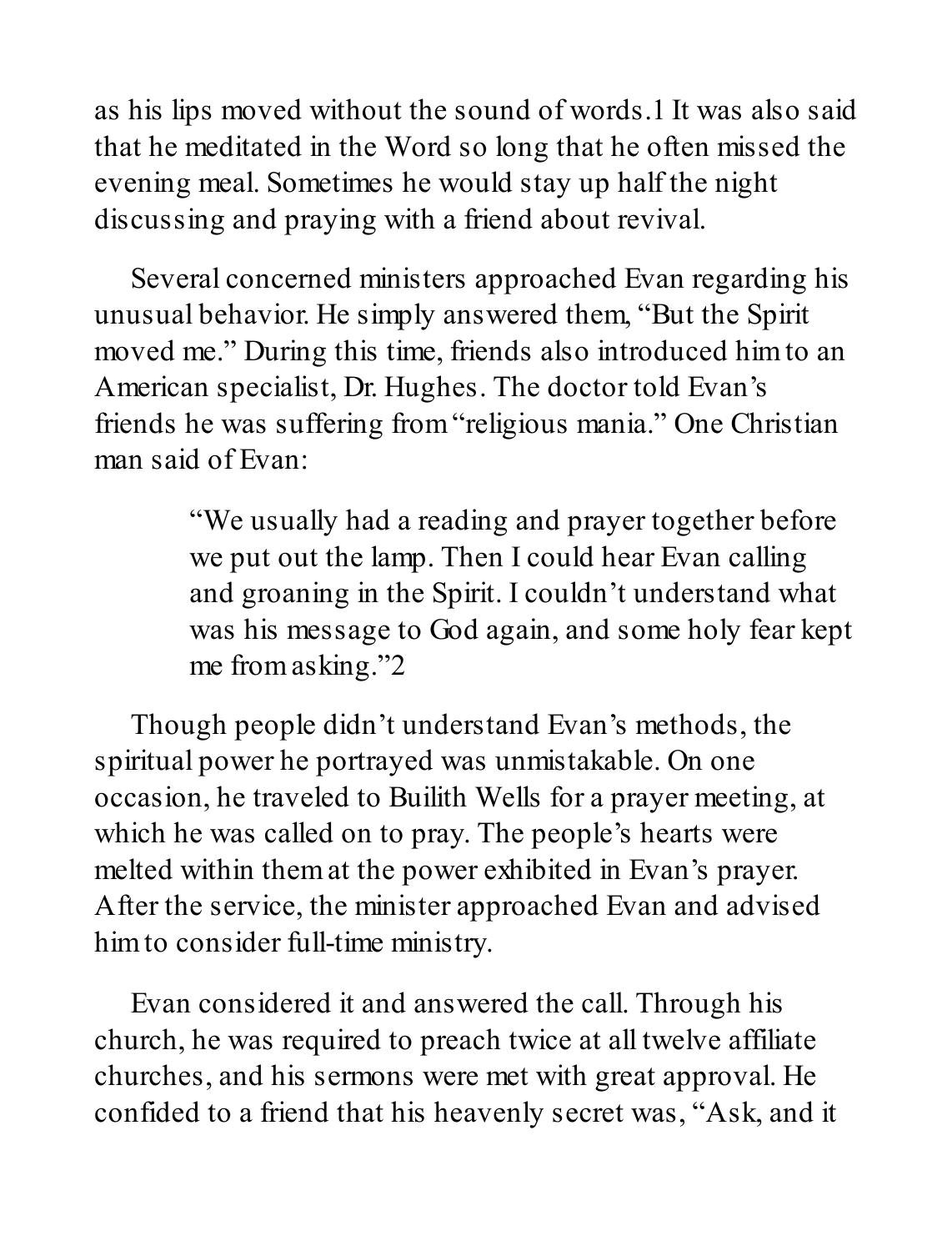shall be given unto you. Practice entire, definite faith in God's promise of the Spirit."3

During this period, Evan wrote to a friend and said, "I have prayed that the Lord will baptize you and me with the Holy Spirit."4 Soon afterward, he got so caught up in the Lord that his bed shook. After that, he was awakened every night at 1:00 a.m. to be "taken up into divine fellowship." He would pray for four hours, fall back to sleep at 5:00 a.m. for another four hours, then pray from9:00 a.m. until 12 noon.

In December 1903, Evan knew in his heart that God had planned a great revival for the Welsh community. While preaching at Moriah he said, "I have reached out my hand and touched the flame. I amburning and waiting for a sign."5

Let me make a point here. Revival must be in your heart before it comes into the earth. Each revival has nothing to do with the last one, but it has everything to do with the individual who brings it.

During this time, every denomination in Wales was praying for revival. Moriah Chapel had a strong Calvinistic doctrine, so Evan was well-trained in the doctrine of "man, sin, and salvation." The young ministry students were required to listen to great men of their denomination and pattern their preaching styles after theirs. But Evan was an exception. Though he had been accepted into the Bible college, he couldn't complete his studies because of his burning desire to preach and pray.

"BEND US! BEND US!"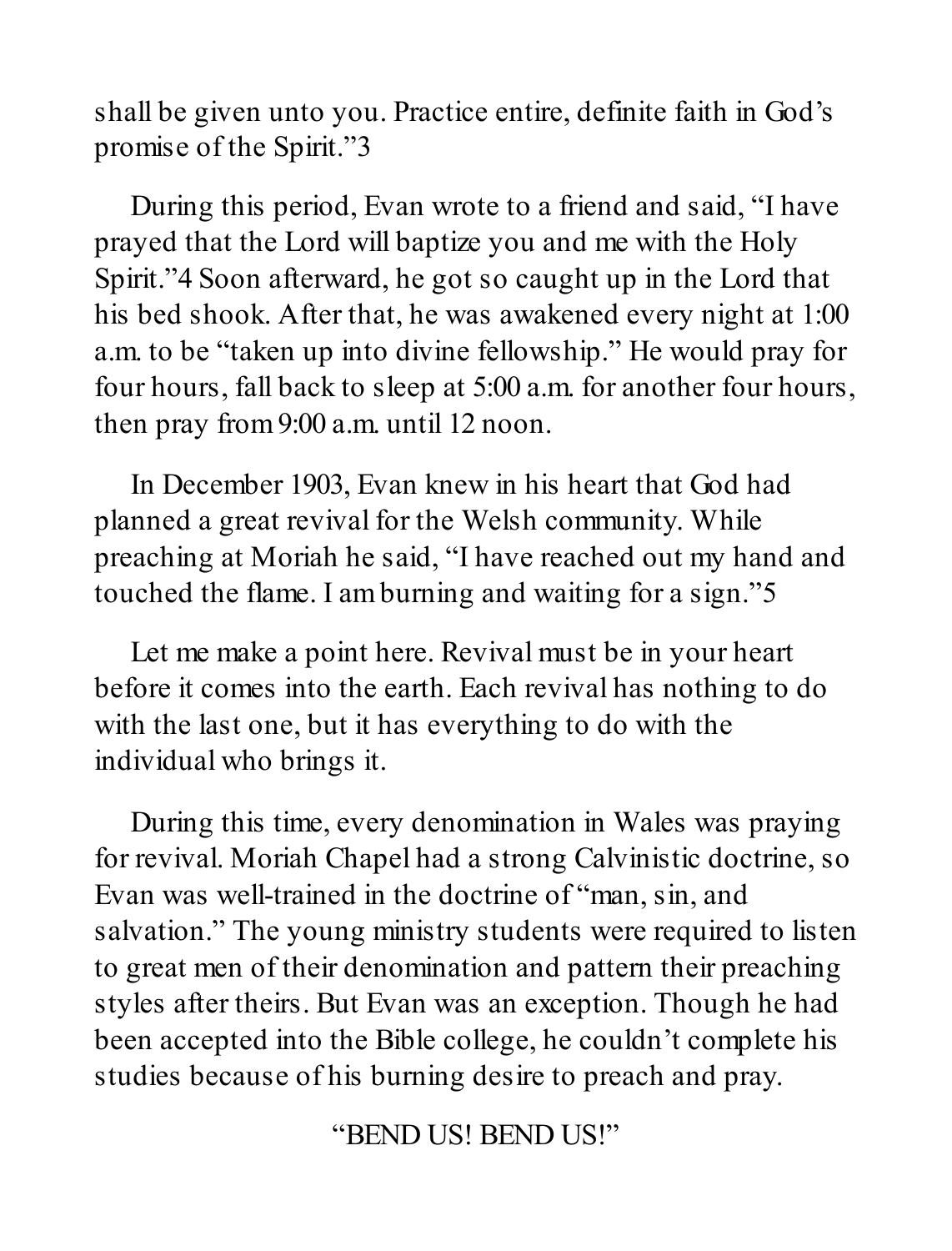For Evan Roberts, 1904 was a year of great struggle. He was torn between doing what everyone expected of himand following what he felt the Spirit of God wanted himto do.

His closest friend, Sidney Evans, attended a prayer meeting and came back very excited. He told Evan of how he had fully surrendered his life to the work of the Lord. But Evan reacted strangely. Fearing he wouldn't be able to receive the fullness of the Spirit of God, he went into a deep depression—a pattern he became known for throughout his ministry. He was so consumed with this thought that no one could soothe him.

Then, in September, Evan's friends persuaded himto go with themto hear the rugged evangelist, Seth Joshua. Unknown to Evan, Rev. Joshua had prayed for years that God would raise up another "Elisha" froman ordinary person and "mantle himwith power."6 And Joshua got exactly what he prayed for. When mighty revival came through the leadership of Evan Roberts, the great, dignified preachers of England and Wales were forced to sit at the feet of crude, hardworking miners to see the wonderful works of God.

Evan remained silent throughout Joshua's service. But when the minister began to pray, "Bend us! Bend us!" Evan's soulstirred within him. After the meeting, the group went to Joshua's house for breakfast, but Evan refused to eat. He was extremely tense and solemn. He was afraid the Holy Spirit would come to himand that he wouldn't accept Him. So, once again, Evan put himself in a state of depression.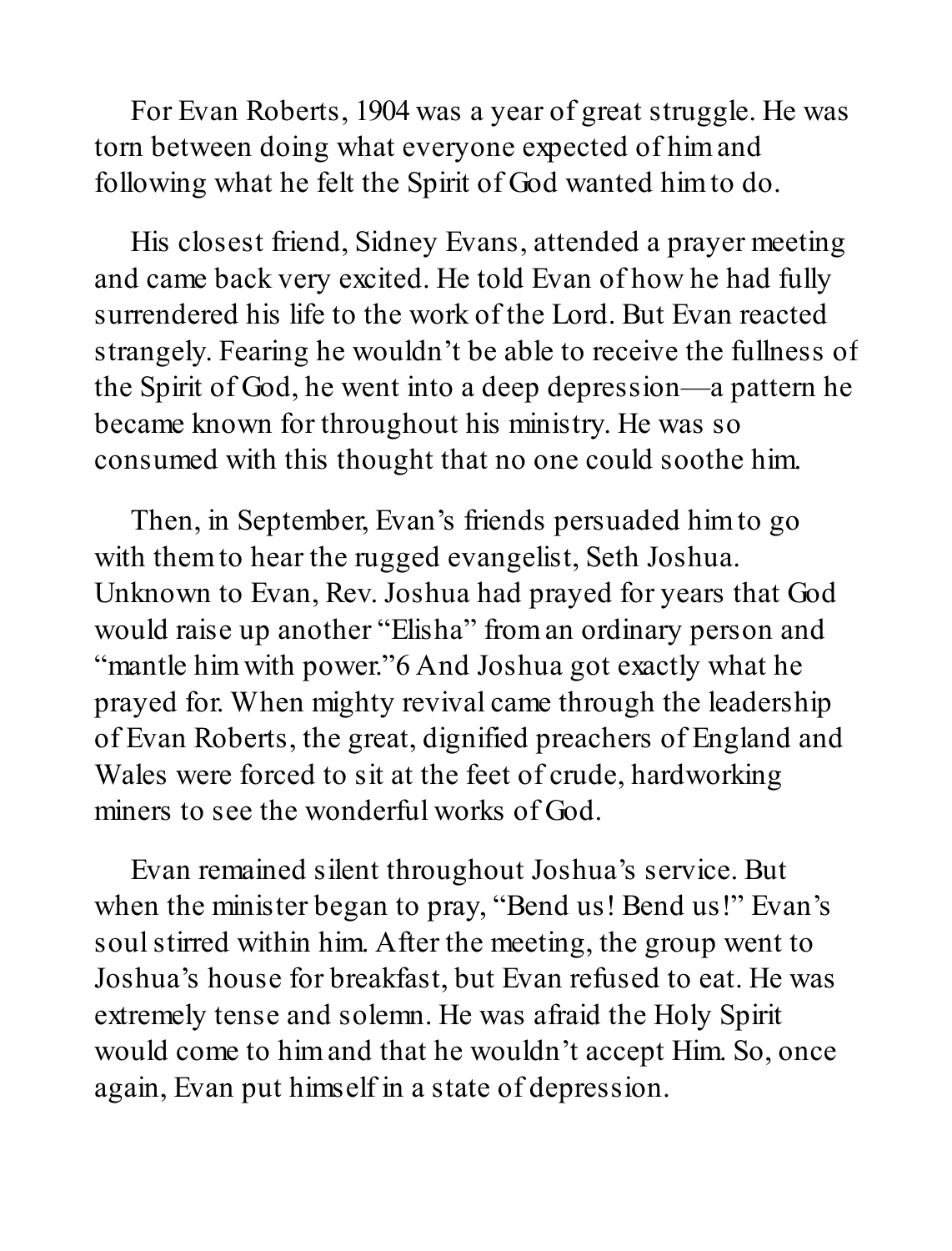In my opinion, this showed young Evan's misunderstanding of the ways of the Holy Spirit. This intense, unnatural pressure he put upon himself only led to error later down the road. The Holy Spirit will never force Himself upon anyone. He will never offer you something you can't receive or ask you to perform anything you can't do. The Holy Spirit isn't out to torture your soul, drive you, or pressure you into isolation. He has come to empower you for His service. He came to impart boldness, sensitivity, and strength. All we have to say is, "Come, Holy Spirit." If our lives need adjustment, He will reveal those areas along with His plan to mature them. The kingdomof heaven is righteousness, peace, and joy. Anything else will throw you off balance.

Evan left the company of his friends and went back to the chapel where Rev. Joshua held his meeting. While there, he began to respond to Joshua's earlier prayer by crying out to the Lord, "Bend me! Bend me!" In this prayer of total submission, he received a revelation of the love of God. Evan surrendered to the will of God that day and allowed His compassion to fill him. One of Evan's friends described him during this period as a "particle of radiumwhose fire in their midst was consuming."7

Though many times it seemed Evan Roberts was unnaturally driven toward the things of God, it can also be said that he carried a great love for the Holy Spirit and His move in the earth.

AN ARM OUTSTRETCHED FROM THE MOON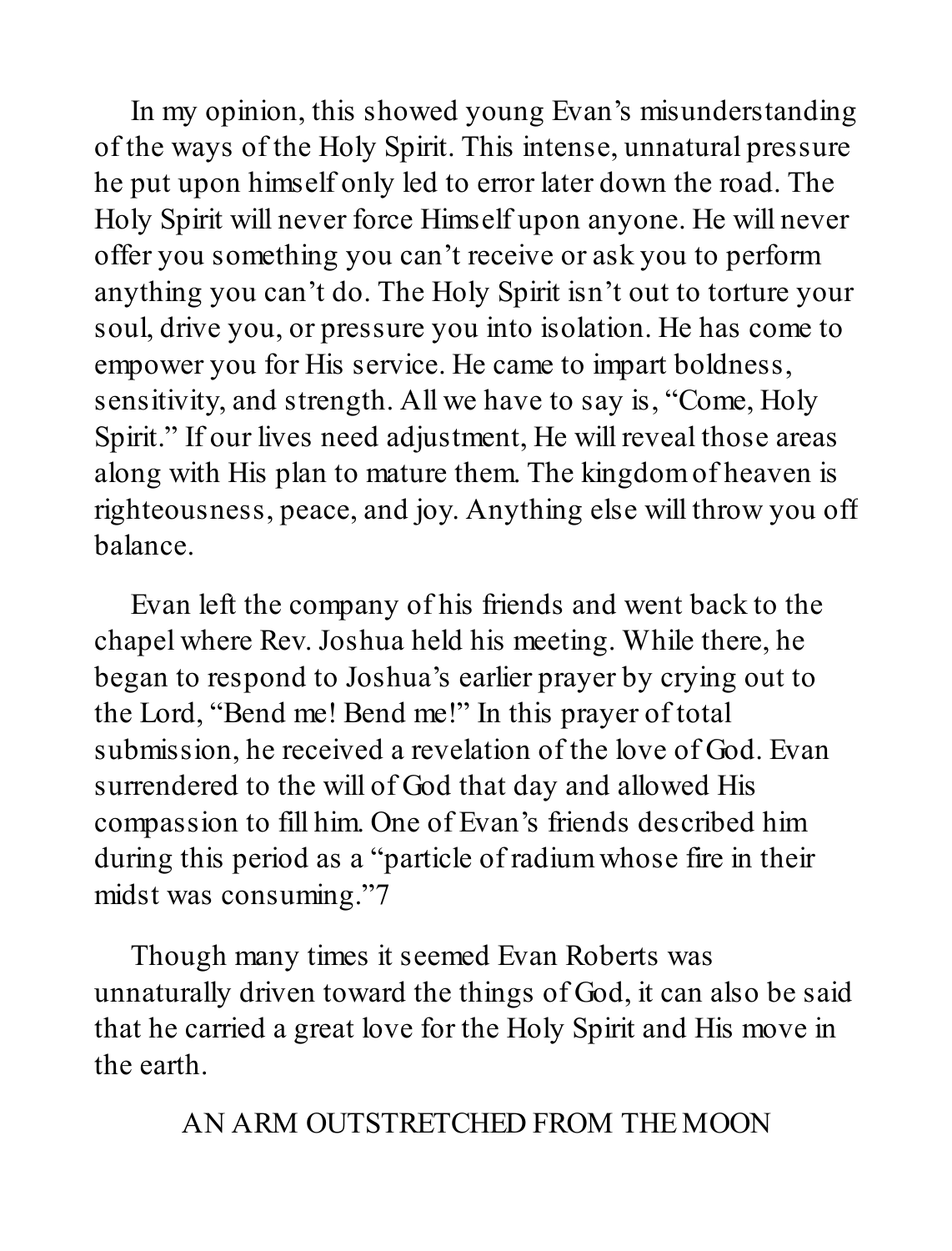Evan wasn't one normally given to visions. He had his first vision in October of 1904.

While strolling in a garden with Sidney Evans, Evan noticed that Sidney was in a daze, staring at the moon. Evan looked into the sky and inquired, "What are you looking at? What do you see?" Then, suddenly, Evan saw it, too. He saw an arm seemed to be outstretched fromthe moon, reaching down into Wales.

Evan had been fervently praying for one hundred thousand souls to be added to the kingdomof God, and he received this rare vision as a direct answer to his prayers.

He later told Sidney Evans: "I have wonderful news for you. I had a vision of all Wales being lifted up to heaven. We are going to see the mightiest revival that Wales has ever known and the Holy Spirit is coming just now. We must get ready."8 Now he was even more determined to launch his ministry. He was ready to give all his time and money to the work before him. His statement "We can do nothing without the Holy Spirit"9 set the precedent for the rest of his ministry. Sometimes, it was effective, while at other times, it was extreme.

Fervent for the Holy Spirit, Evan seemed to take up a personal defense for Himat times. Once, while sitting in a service, he jumped to his feet, disrupted the sermon, and accused those in the congregation of not being sincere and earnest. His friends were concerned, while others labeled him as a lunatic. As quickly as Evan turned extreme, he would often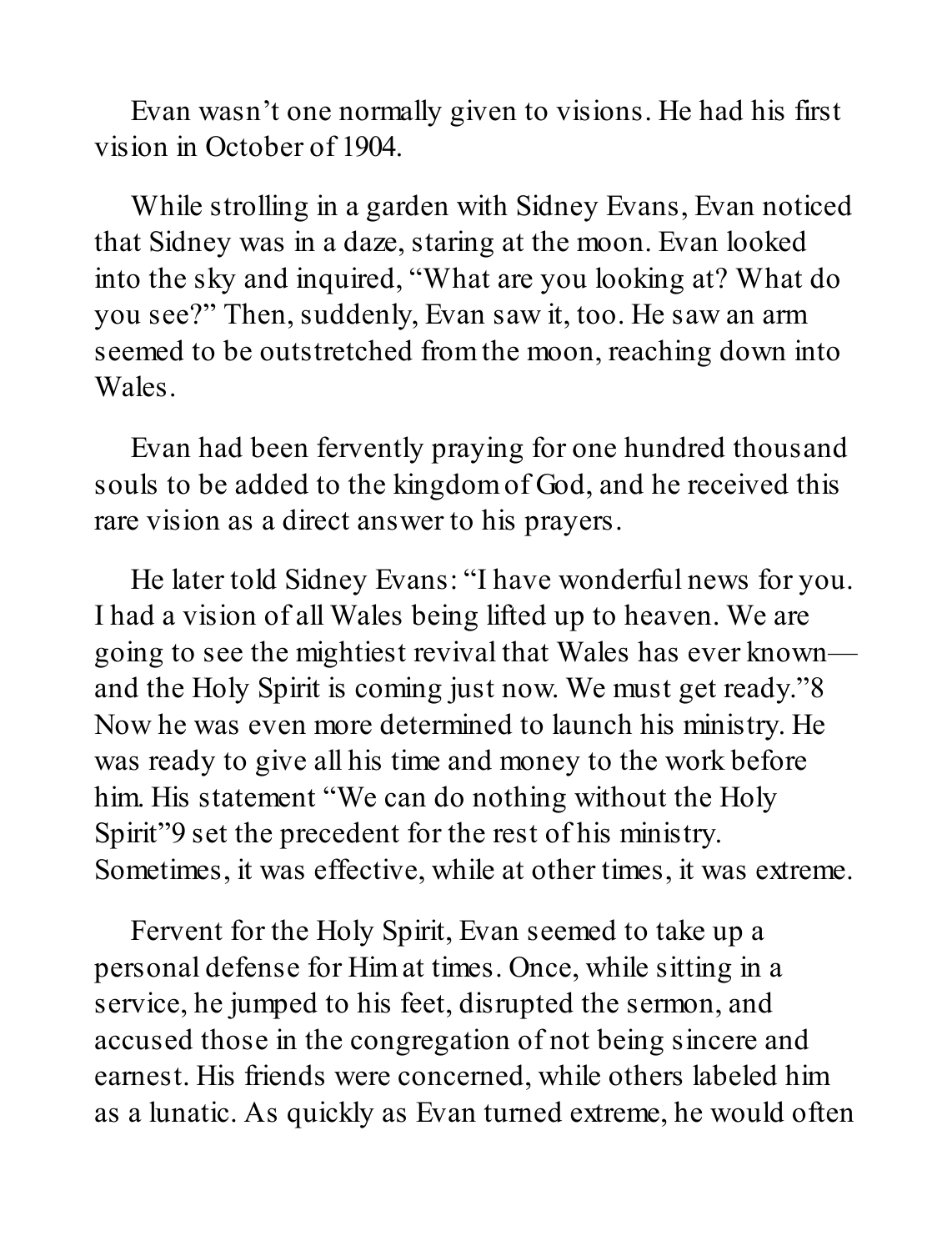become levelheaded and instruct those around himhow to obtain peace with God.

# **THE LOST KEYS**

Evan finally obtained approval to begin a smallseries of meetings. What began on October 31 as a small church meeting quickly grew into a major revival and lasted for two weeks!

The group began with a few consecrated believers who listened intently to Evan's message. Instead of standing behind the pulpit, the young revivalist walked up and down the aisles, preaching and asking questions of those sitting in the pews. This was unheard of in his day. The goal of those first meetings was to dedicate and train intercessors for the coming revival. Evan succeeded in his goal. He believed that revival would come through knowledge of the Holy Spirit and that one must "co-work" with the Spirit in order to operate in power. Even the children were trained to pray morning and night for God to "send the Spirit to Moriah for Jesus Christ's sake!"

Soon, the services grew to a fervor, and Evan sent word to the Bible college to request more workers. Strong moves of intercession flooded the roomduring each service, and many times the services would go past midnight. Once, Evan prayed all night with a congregation and didn't return home until the next morning. This small group of intercessors led by the young evangelist transformed the entire community. Some meetings lasted until 4:00 a.m., with crowds gathering outside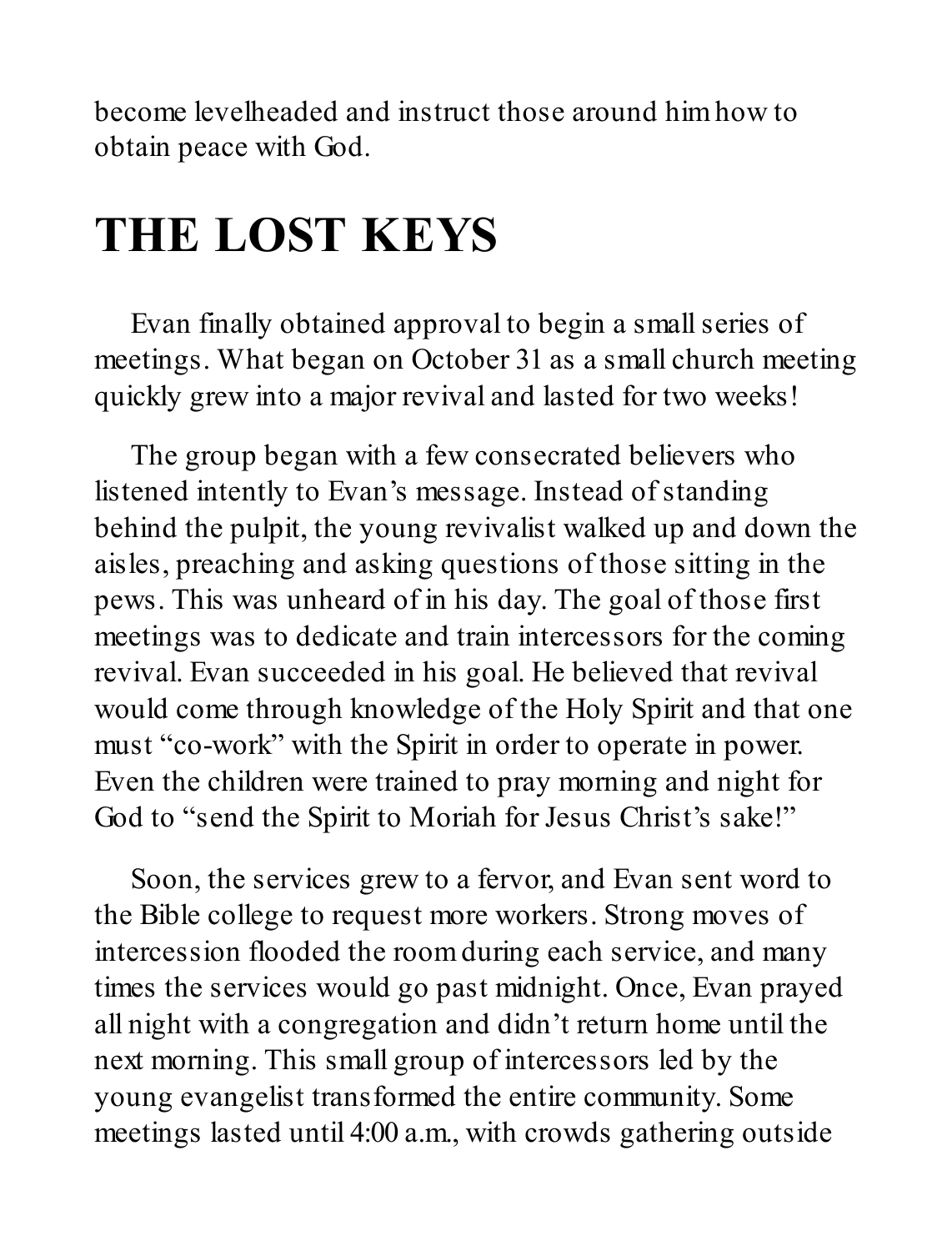for 6:00 a.m. prayer. In two years, all of Wales would know the name of Evan Roberts.

During this whirlwind of revival, Evan refused to be recognized as its leader. He denounced anyone who sought himas such and even refused to be photographed. It is said that he once even hid behind the pulpit when a newspaper photographer came into a meeting with a camera. As a result, the only photographs we have of Evan are family possessions.

One eyewitness of the revivalsaid that what drew people to Evan "perhaps more than any other thing, was the unfeigned humility in all his actions."10 His services were marked with laughing, crying, dancing, joy, and brokenness. Soon, the newspapers began covering them, and the revival became a nationalstory.

Political meetings were cancelled. Soccer matches had neither players on the field nor fans in the stands. Theatres closed down due to low attendance. Gambling and alcohol business lost their trade. And doctrinal barriers came tumbling down as Christians fromall denominations worshipped together in the Spirit's move.11 Some of the reporters themselves were converted at the meetings. As the revival spread with great fervor throughout Wales. Soon bars and movie houses closed. Former prostitutes started holding Bible studies. People began to pay their longstanding debts. And those who once selfishly wasted their money on alcohol suddenly became a great joy and support to their families.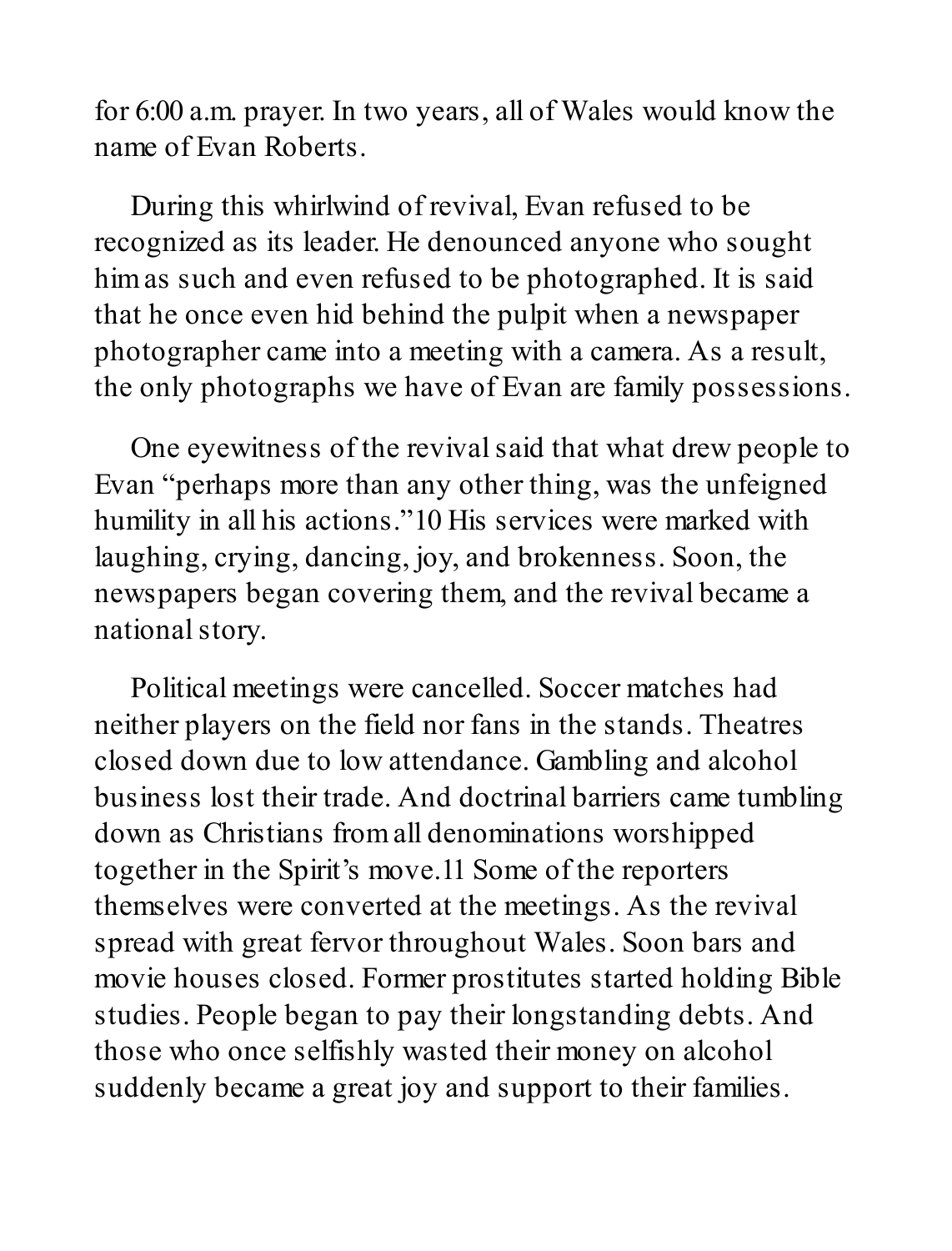The Wales revival meetings had no choirs or special ceremonies. There were no offerings, no hymnbooks, no committees, no song leaders, and no paid advertising. Leaders fromdenominations who were hungry for God attended the meetings. It is said that in one city, all the ministers exchanged pulpits for a day in an effort to break down denominational walls and establish unity. Even the women were welcome to participate. Up until that time, the women of Wales had been banned fromany public role in church life, but now they could be seen praying and praising openly. Eventually Evan even encouraged national and racial barriers to be broken.

The Wales revival was founded on these four points: (1) Confess all known sin. (2) Search out allsecret and doubtful things. (3) Confess the Lord Jesus openly. (4) Pledge your word that you will fully obey the Spirit.

Evan Roberts had discovered the keys to revival. And if those keys were important then, they are certainly important now. I believe "repentance" is a word that is somewhat tarnished today. It has lost much of its meaning due to social issues and wrong attitudes. Some people are so carried away with God's law of grace and mercy that they overlook the rest of His laws. Grace and mercy don't give us license to live however we want to. We don't live under cheap grace and mercy. The righteousness we enjoy as believers was purchased by the blood of Jesus—a price too great for words. If we don't obey, we won't receive. Repentance brought us into the kingdomof God, and repentance will keep us moving with His cloud.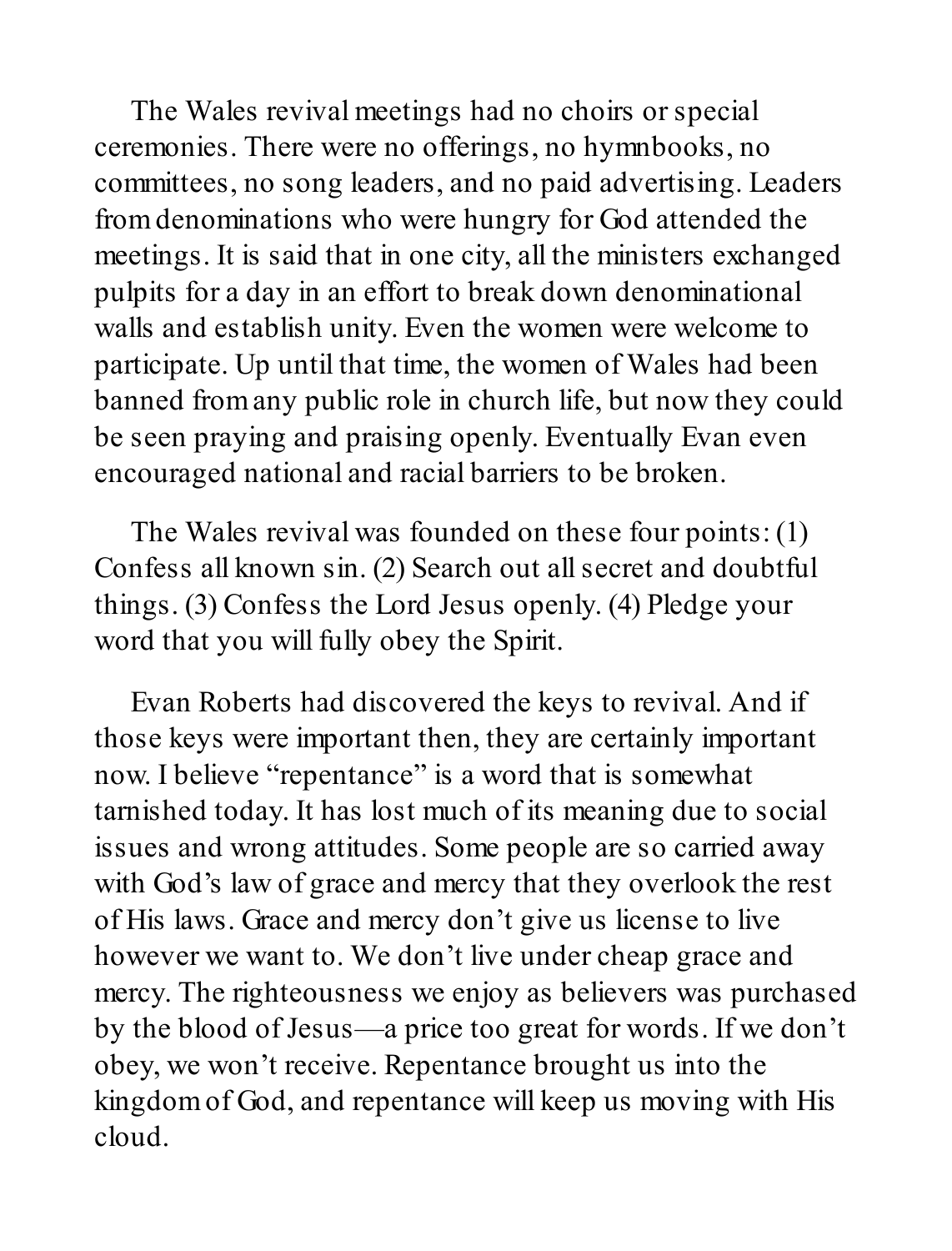Also, we must love God more than we love anything else. When I was a young boy, I felt impressed to quit playing basketball. There's nothing wrong with basketball. But at the time, I knew what God had called me to do, and it seemed I loved basketball more than I loved to pray. So I quit playing basketball. God had set the plan for my life. I agreed to it, and prayer became my life-giving force. It's fine to enjoy life. Just make sure you don't love life more than God.

#### "GOD HAS MADE ME STRONGAND MANLY"

Roberts'revival meetings were unlike any Wales had ever seen. One such service began with two girls standing in the pulpit. One pleaded and prayed for the people to surrender to the Holy Spirit. Then the other gave her testimony in song before bursting into tears. They called this "warming the atmosphere." If the congregation wondered why Evan Roberts didn't take the platformafter the two girls finished, they only needed to look at him. He was on his knees, weeping and pleading with God. Many said it was not the eloquence of Evan Roberts that broke men—it was his tears. In his book Azusa Street, Frank Bartleman quotes an eyewitness as saying, "Evan Roberts, in the intensity of his agony, would fall in the pulpit, while many in the crowd often fainted."12

It was common in Evan's meetings for members in the congregation to suddenly fall on their knees and pray aloud. Waves of joy and sorrow would flood the congregation. Women fell to their knees, and men lay in the aisles weeping, laughing, and praying. All the while, there was no Bible reading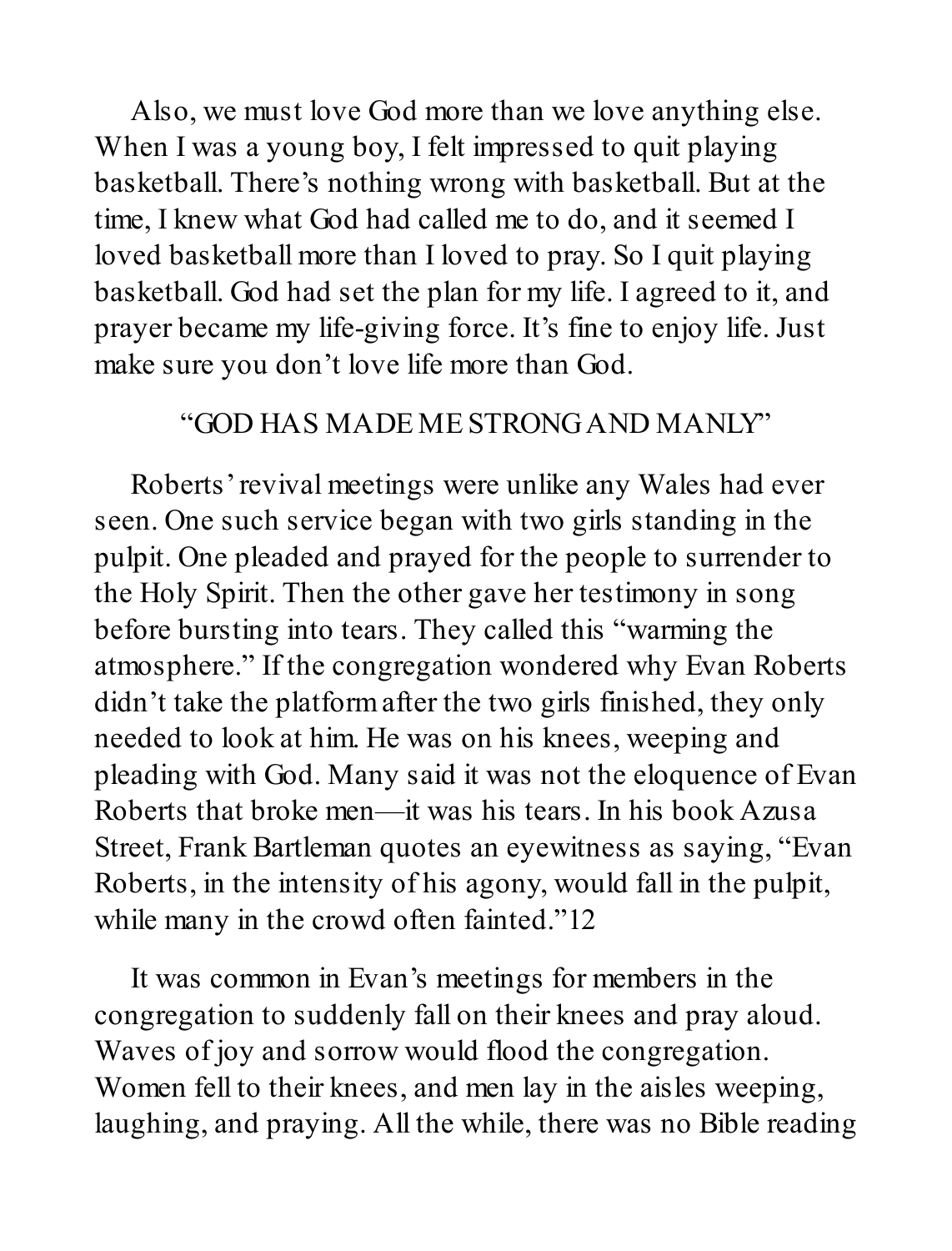or instrument playing. A few were inspired to stand and sing hymns. It was even said the congregation was so caught up in God that they would forget to go home for Sunday dinner. This was unheard of in southern Wales in those days. As the day progressed, the evening service would become a continual prayer meeting. Evan could be seen walking up and down the aisles swinging his arms, clapping his hands, and jumping up and down.

Though his success had become the talk of the nation, many still didn't know what to think of Evan Roberts. They were used to the fiery eyes of the old-time preachers, and Evan never raised his voice. Sometimes he was called the "silent preacher." If Evan didn't sense the unction to preach, he remained quiet. On one occasion, Evan sat on the front row for three or four hours, then rose up to preach for only fifteen minutes.

Also in that day, most people were accustomed to the preachers with stern, dignified faces. But Evan was the opposite. His face constantly beamed. Once when a minister read froma list of thirty-three converts, Evan threw his arms around himand exclaimed, "Is this not glorious?"

As a result of the revival, localstores couldn't keep Bibles in stock. The Welsh coal-mining industry also took on a new look. Their workhorses had previously been trained to respond to instructions that included profanity. But with the coalmining crew having been born again, they found that their horses had to be retrained because the animals didn't know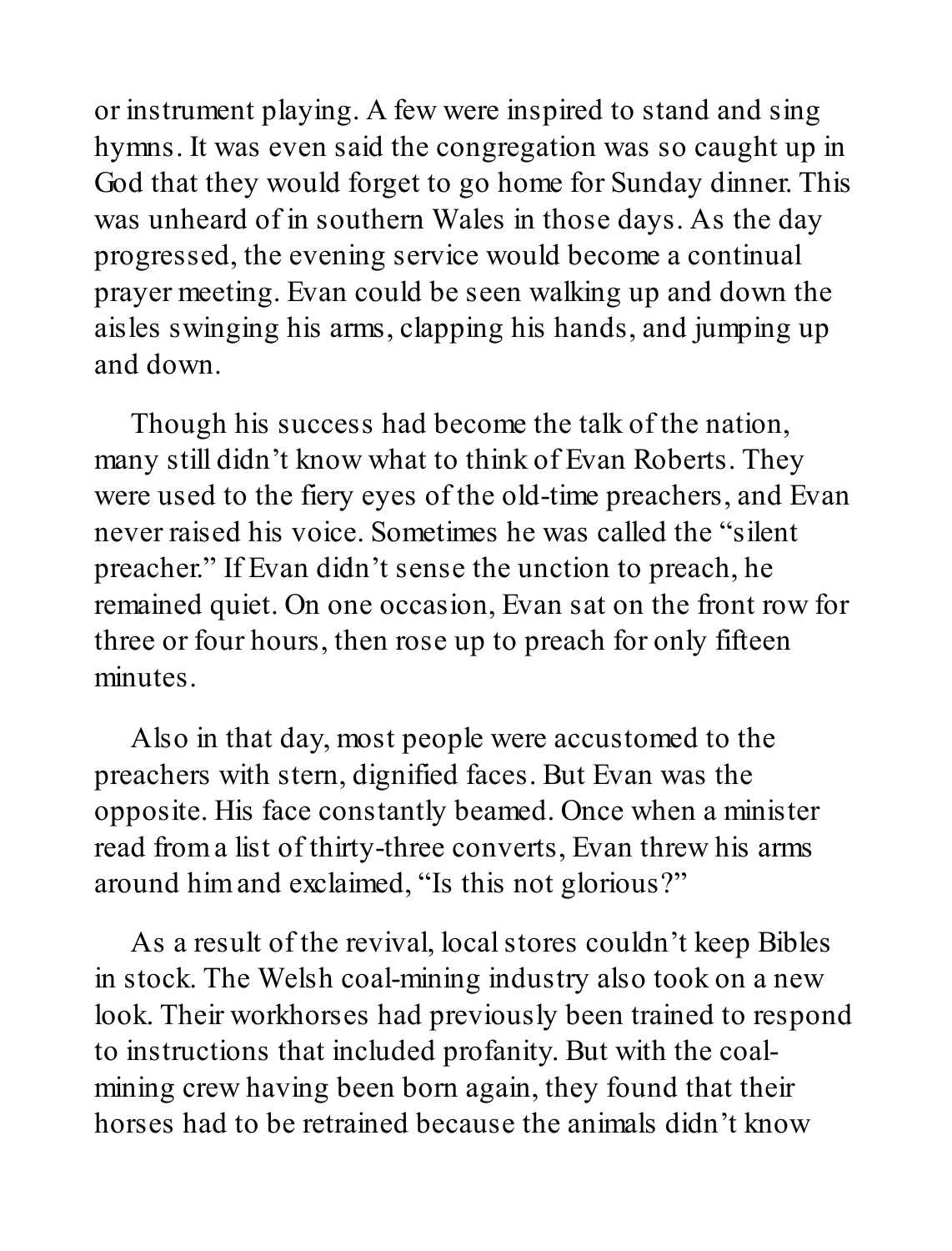how to follow a command without a curse word in it.

Of course, there was the usual concern. People were murmuring because there seemed to be no order in the services. And Evan was operating around the clock without rest. When asked about it once, he replied:

> "Tired? Not once. God has made me strong and manly. I can face thousands. My body is full of electricity day and night and I have no sleep before I amback in meetings again."13

It is a documented fact that Evan Roberts slept and ate very little during the first two months of this great revival. In fact, he slept only two or three hours a night.

#### HEAR THIS: REST

In order to continually walk in the Spirit, we must obey the universal laws instituted by God. One of those laws is to take care of your physical body. While it is true that the Spirit is greater than the flesh, if we don't take care of that flesh while on earth, the body will break down, or even die. If the body dies, the spirit must depart. God established a universal law that says our bodies need proper rest and nourishment. God Himself rested on the seventh day after the work of creation, establishing the principle for us.

When I am in the anointing, it affects every part of me. My body feels energized, and my mind is submitted to the will of God. Why? Because the anointing brings life. However, the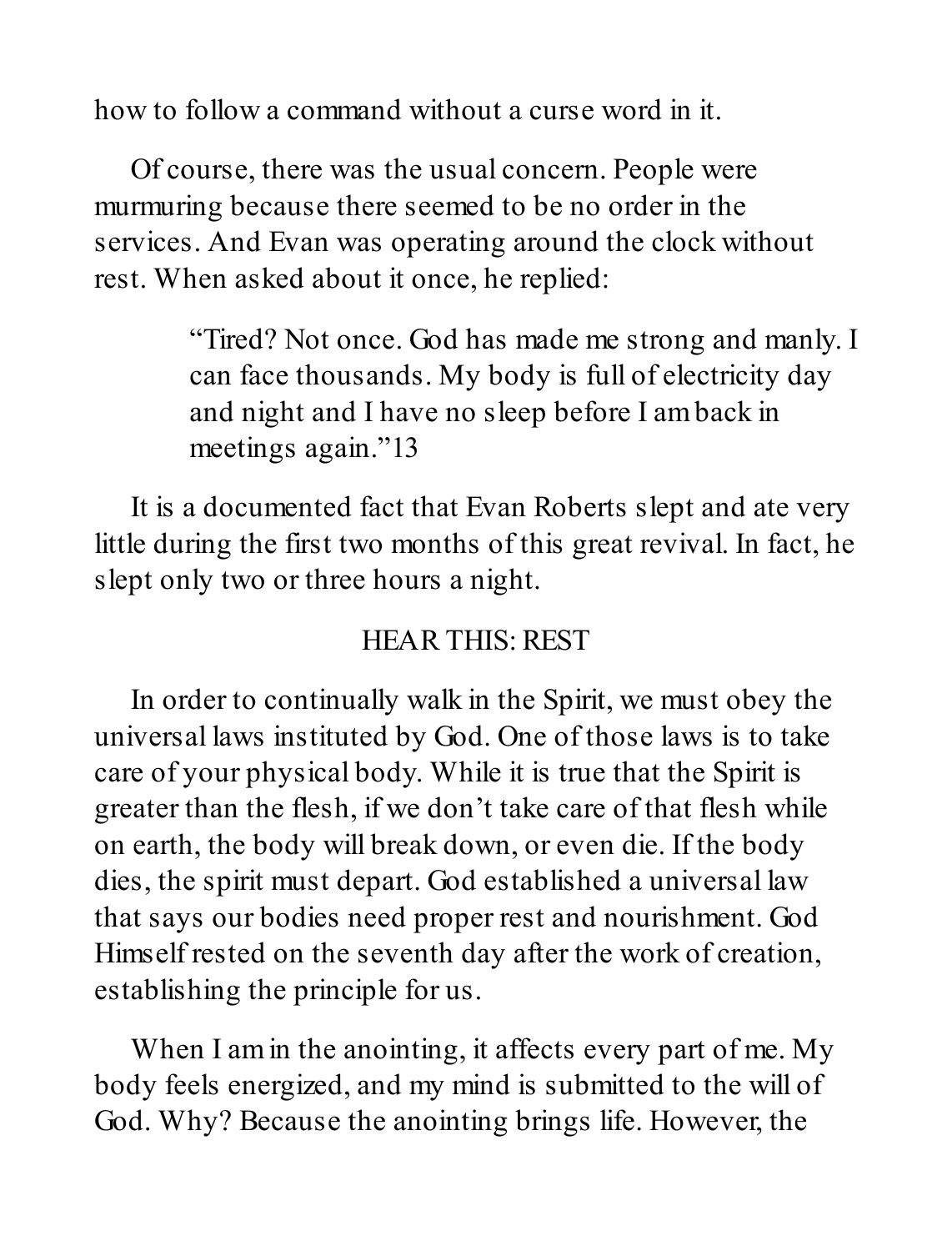physical demands of my body continue, whether or not the anointing is present. My blood still needs oxygen and nutrients, and my mind still needs rest. We are not in our glorified bodies yet. Thus, mature revivalists must learn to care for their physical bodies. You can live out of your spirit, operate in the anointing, and get the rest you need. If you don't, disaster is pending. The Holy Spirit will never drive you —He leads you. You can't follow God and hear Himaccurately if your body is exhausted and driven. Pressure and need abound when revival hits because mankind is made aware of his spiritual condition. A revivalist must know how to lead and rest in order to remain a vital instrument of God. I believe one of the main reasons Evan Roberts'ministry was cut short was because he didn't learn this principle.

Evan was soon showing many signs of emotionalstrain. But despite the overload, he continued to go fromtown to town and pleaded with residents to think of the lost. Whenever friends would encourage himto rest, he reacted strongly against them. Though his body was rapidly wearing down, the power of God continued to feed the hunger of the people. One newspaper reported that while some were shouting with conviction, others were literally shaking.

# **DEMONSTRATING THE DIVINE**

It was a supernatural experience to be in an Evan Roberts meeting. He carried the ability to usher in the presence of the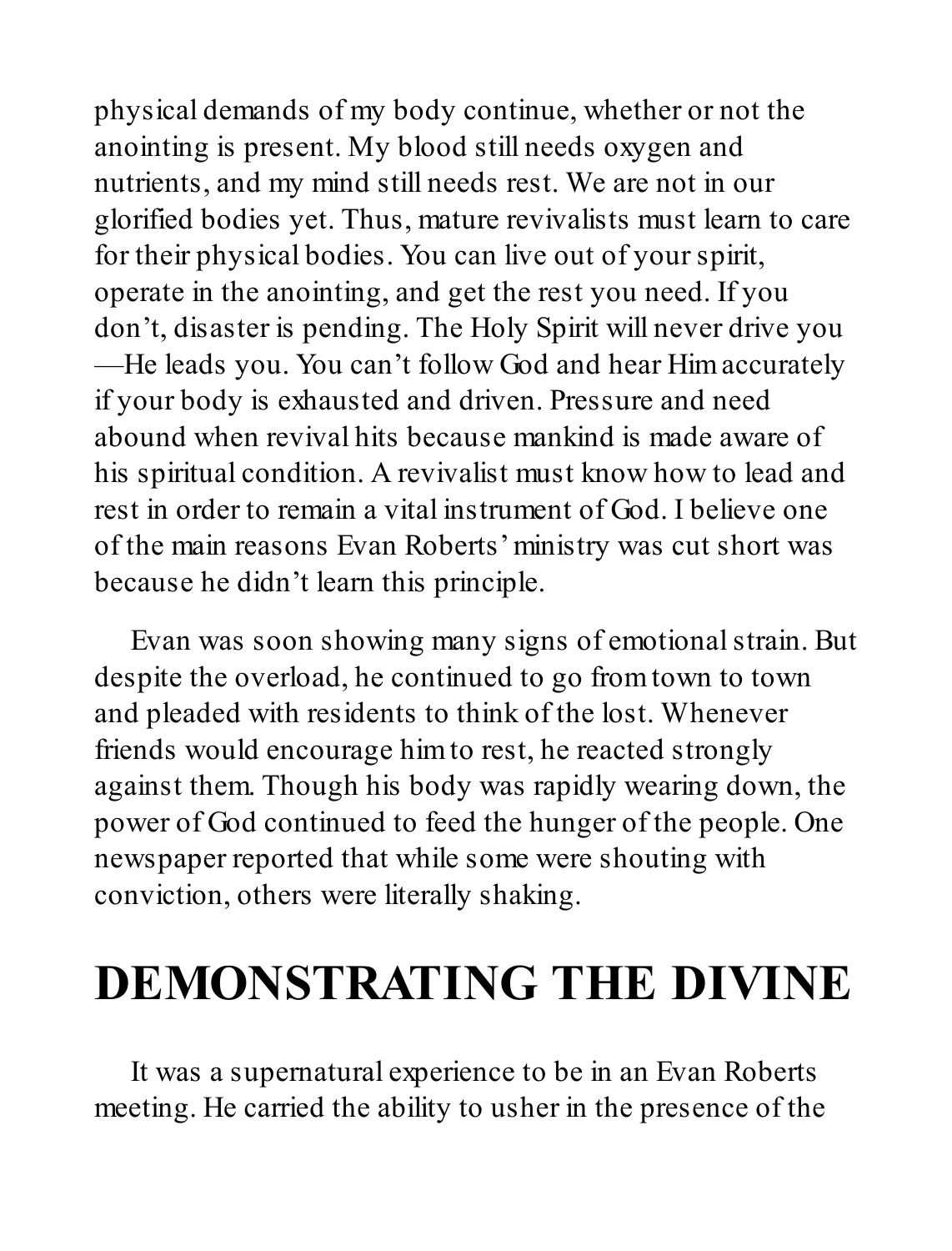Holy Spirit as almost a tangible force. He made the common churchgoer aware of the spirit world, especially in the area of purity and holiness toward God. Since he rarely preached, Evan allowed three female singers, Annie Davies, Maggie Davies, and S. A. Jones, to travel with him. Many times, they sang an inspired message fromGod to the congregation. Evan would rebuke anyone who tried to hush the singing. He believed the Holy Spirit should be given the primary role and that no one had the right to interrupt Him. He felt that so doing invited the wrong kind of authority and control.

To Evan, the Holy Spirit wasn't some unseen force but a divine Person who must be praised and adored in His own right and totally obeyed. It even came to the point that when one or two people in the congregation wouldn't participate, Evan would stand up and say, "The Spirit can't be with us now."14 Then, many times, he would leave the service.

Residents fromlocal towns and surrounding communities would often pour into the buildings for Evan's meetings. In a town with a population of three thousand people, over one thousand would attend the meetings. If they didn't arrive early enough to get a seat, the people remained outside just to catch a glimpse. Amazed, newspaper reporters noted that communities had never seen so many visitors as when Evan Roberts came to town.

Soon, word of this revival spread to other nations. The people of South Africa, Russia, India, Ireland, Norway, Canada, and Holland rushed to Wales. One group of Americans came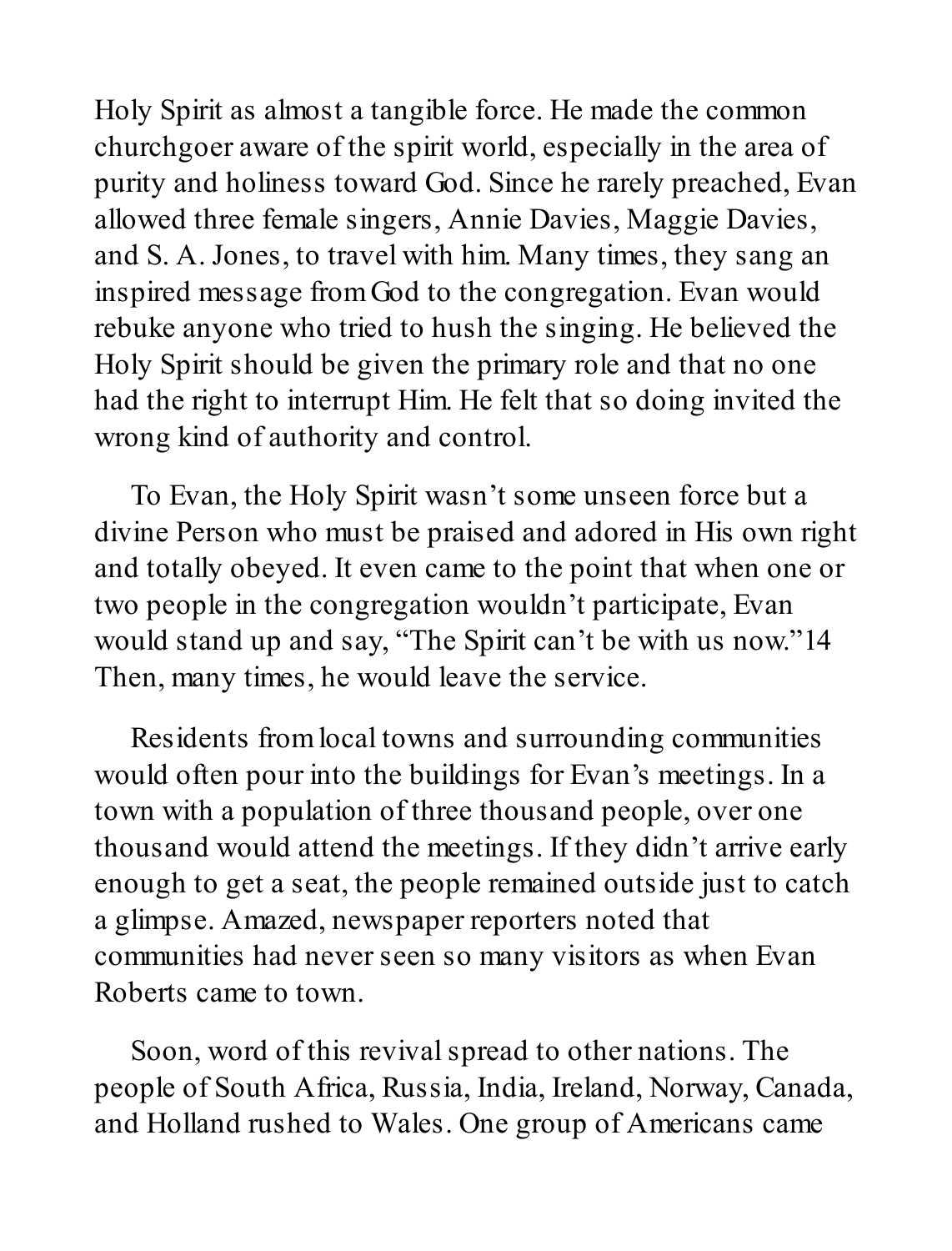just to be able to say they were there when the miracles happened. Many came to carry a portion of this revival back to their own nations. It is said that during this time, the Californian evangelist and journalist Frank Bartleman wrote to Evan and asked how to bring revival to America. Evan corresponded several times with Bartleman, each time listing principles for revival while encouraging himto pursue it, and assuring himof the prayers fromWales. Bartleman would later become instrumental in recording the events of the Azusa Street Revival, which originated in Southern California in 1906. There is no doubt that the revival in Wales started a worldwide hunger for God.

## **CONFUSION AND COLLAPSE**

In 1905, Evan Roberts'mind became confused. A Congregational minister's published criticisms of the young revivalist unsettled himgreatly, but he pushed on.15 He often said that he wanted to enter into the "sufferings of the Master." Sometimes, he would start a service in gentleness and joy, then suddenly jump up, wave his arms, and sharply rebuke those who weren't pure in heart. Then he would threaten to leave the service. He commented to his friend Sidney Evans that he was afraid of speaking words that weren't of God. He heard many voices, and sometimes he wasn't sure which was God's and which was his. He was also constantly examining himself for any unconfessed sin. His number one fear was that people would exalt himinstead of God.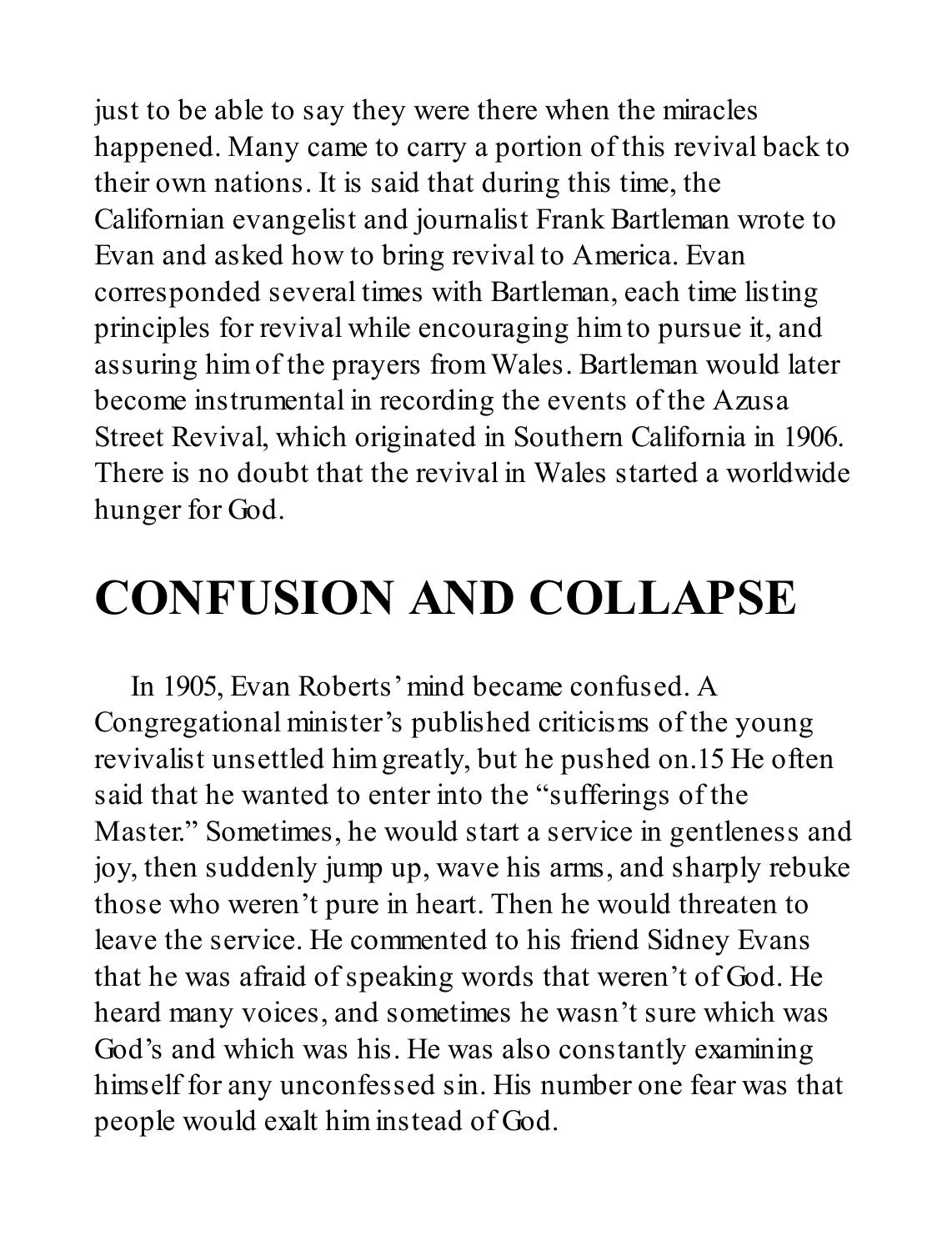Revival attendees in the town of Neath were confused and disappointed by Evan's sudden decision to remain in seclusion for seven days in the home of his host. He received no visitors and spoke to no one during that time.16

As the revival continued and specific needs became apparent, Evan began to operate in the gifts of the Spirit. Out of ignorance, the people labeled Evan telepathic, since they didn't understand how he could be so spiritually accurate. But instead of stopping to teach the people concerning the gifts of the Spirit, Evan simply continued to operate in them.

At times, Evan would be preaching, then suddenly would stop. He would look up into the balcony and exclaimthat someone there needed salvation. Within seconds, a person would fall to his knees and cry out in repentance to God. This happened often in his services.

Sometimes Evan would name a specific sin that was present and call for immediate repentance. Other times, he would know of a person outside the building agonizing before God. Evan would abruptly leave the building, head out into the street, and find that person on his knees crying to God.

The voices Evan was hearing began to trouble himgreatly. But instead of receiving counsel frommature leaders, he chose to continue following the signs and to ignore the uneasiness within. It was at this time that Evan Roberts suffered his first emotional collapse. He was forced to remain in the home of a friend and cancel his meetings.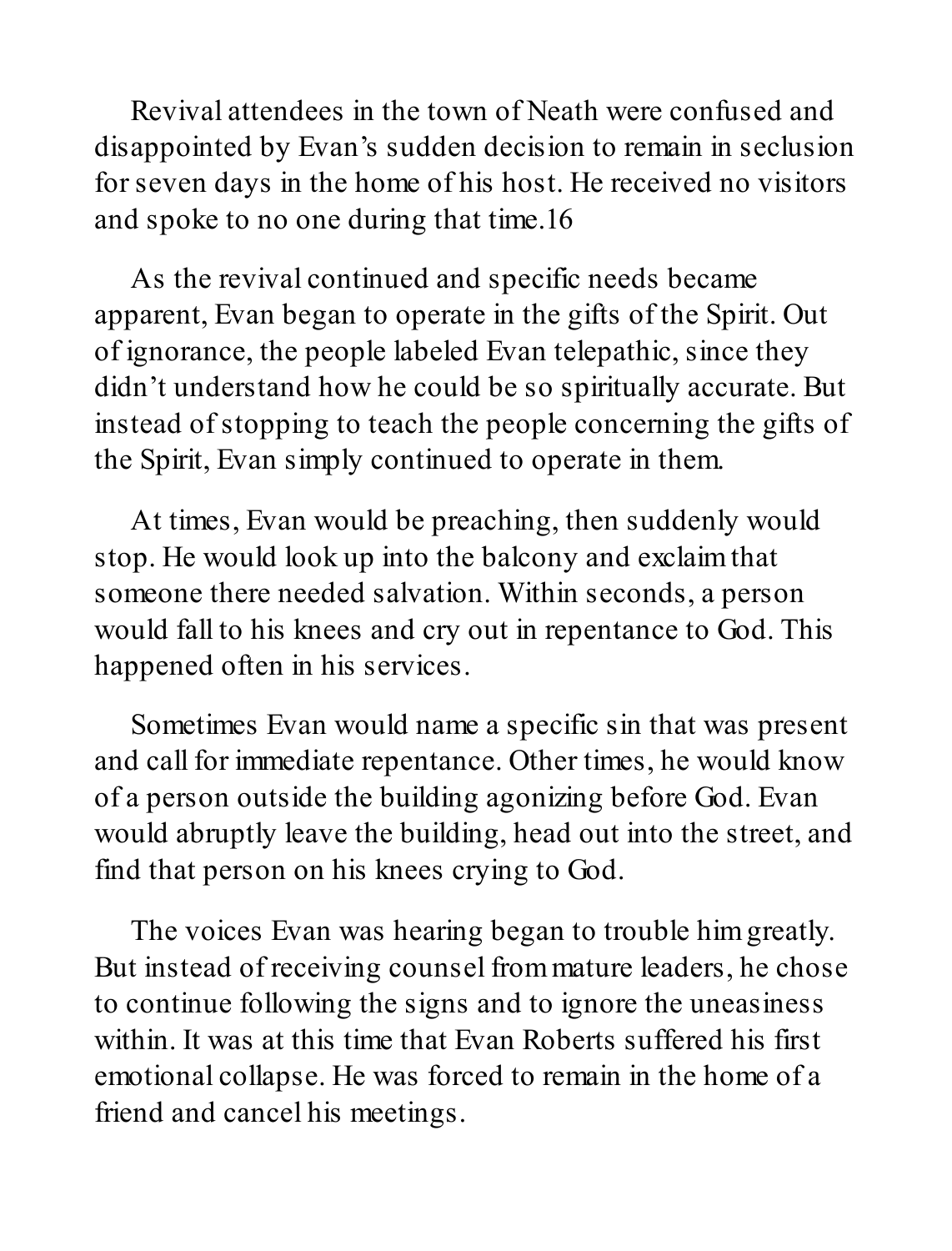#### "OBSTACLES ARRIVING…AND DEPARTING"

When the people heard of his cancellation, they were outraged and offended. Though stillseverely fatigued, Evan was swayed by their pressure and rescheduled the meeting.

But as to be expected, at the meeting he was hazy in mind and rebuked the crowd sharply. He even began to point out "obstacles arriving" and "obstacles departing." The people became more concerned with the conflict he was pointing out than with their hunger for God. After this, complaints and criticismabounded against Evan fromevery corner of Wales. They labeled hima "hypnotist," "exhibitionist," and "occultist." In retaliation, Evan began to condemn entire congregations for the cold hearts of one or two who would show up at his meetings. He once even condemned a man's "soul" forbidding anyone to pray for him.

Accusation and criticismspread like wildfire. Every day produced new, bitter charges in the newspapers and letters. And each new meeting was filled with challenging agnostics who called him a "bearer of false fire" or "profaner." Friends tried to justify his actions, saying he was a young, inexperienced minister and subject to making "a young man's mistake."

Soon, Evan Roberts suffered another physical and emotional breakdown. Much to his critics' delight, Evan canceled all his meetings. He was branded as unbalanced, and revival converts began to wonder if they had been deceived by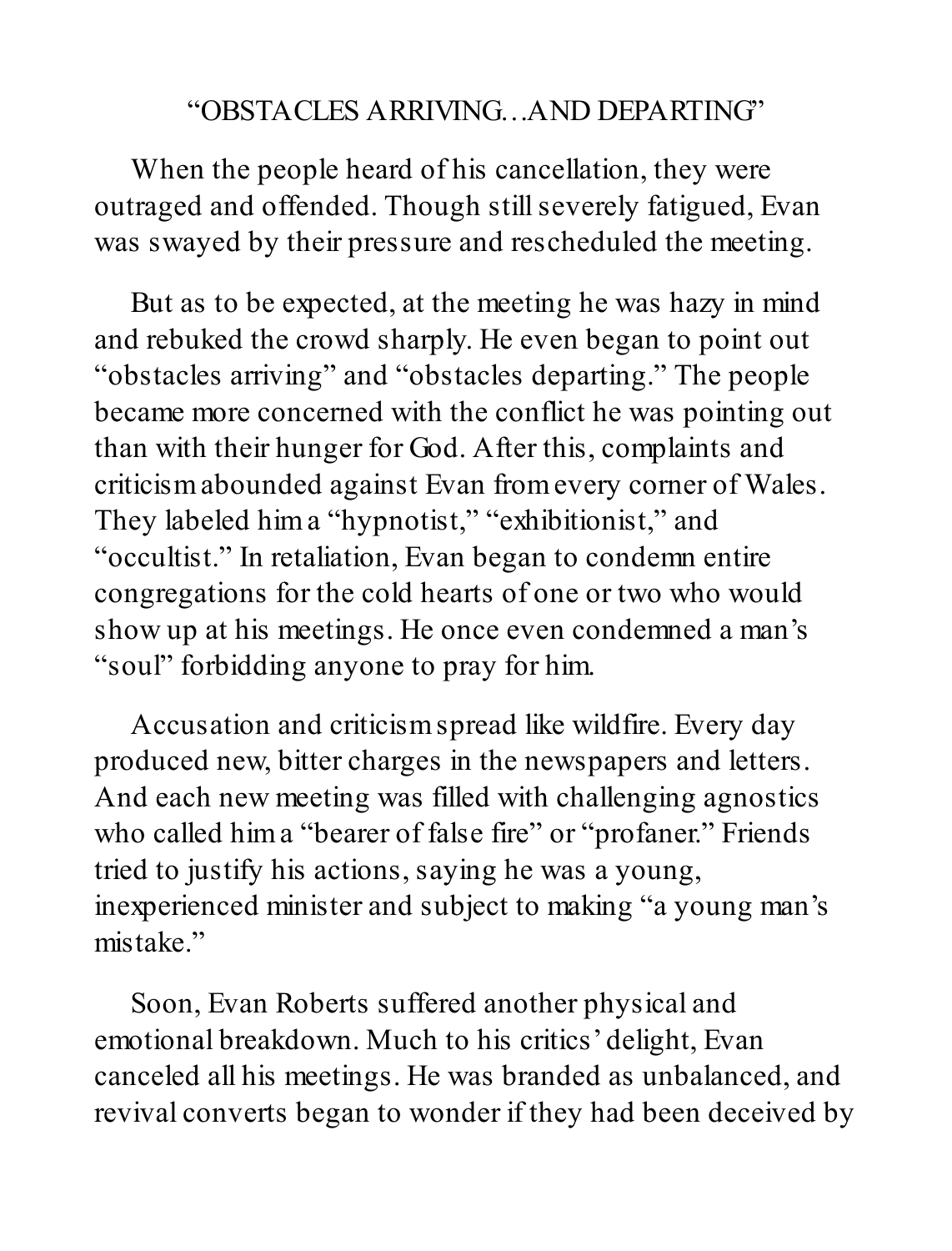Satan. In response to the outburst, a psychologist who examined Evan published this remark: "Our organisms can't support such pitiless tensions and violent repeated shocks, shaking the nerves and exhausting the brain and body."17 With this, Evan went into silence for a season.

#### GREAT GLORY, GREAT STRAIN

Not to be outdone by critics, the supporting public flooded Evan's secretary with requests for himto minister. After a short season of rest, he agreed to accept the invitations, and he published an itinerary of the meetings in the newspapers.

On the day of his first meeting, the streets were packed. Hundreds arrived early to get a seat. As it was about to begin, his secretary took the platformand read a note fromEvan: "Tell the people I shall not come to the service. The Spirit prevents my coming and I can't speak."18 There were great cries of disappointment and anger. Even Evan's friends couldn't support this "leading of the Spirit." The best they could say of himwas that he was under great strain.

Evan locked himself away to spend time in the Word and prayer. Then, after another short season of rest, he returned to public ministry. This time, the results looked like the days of the early revival. Evan saw himself as "the Lord's special messenger who would arouse the churches for their task of saving the nation."

Again, sharp criticismarose. Evan, no longer known for his gentleness, openly rebuked public leaders and announced of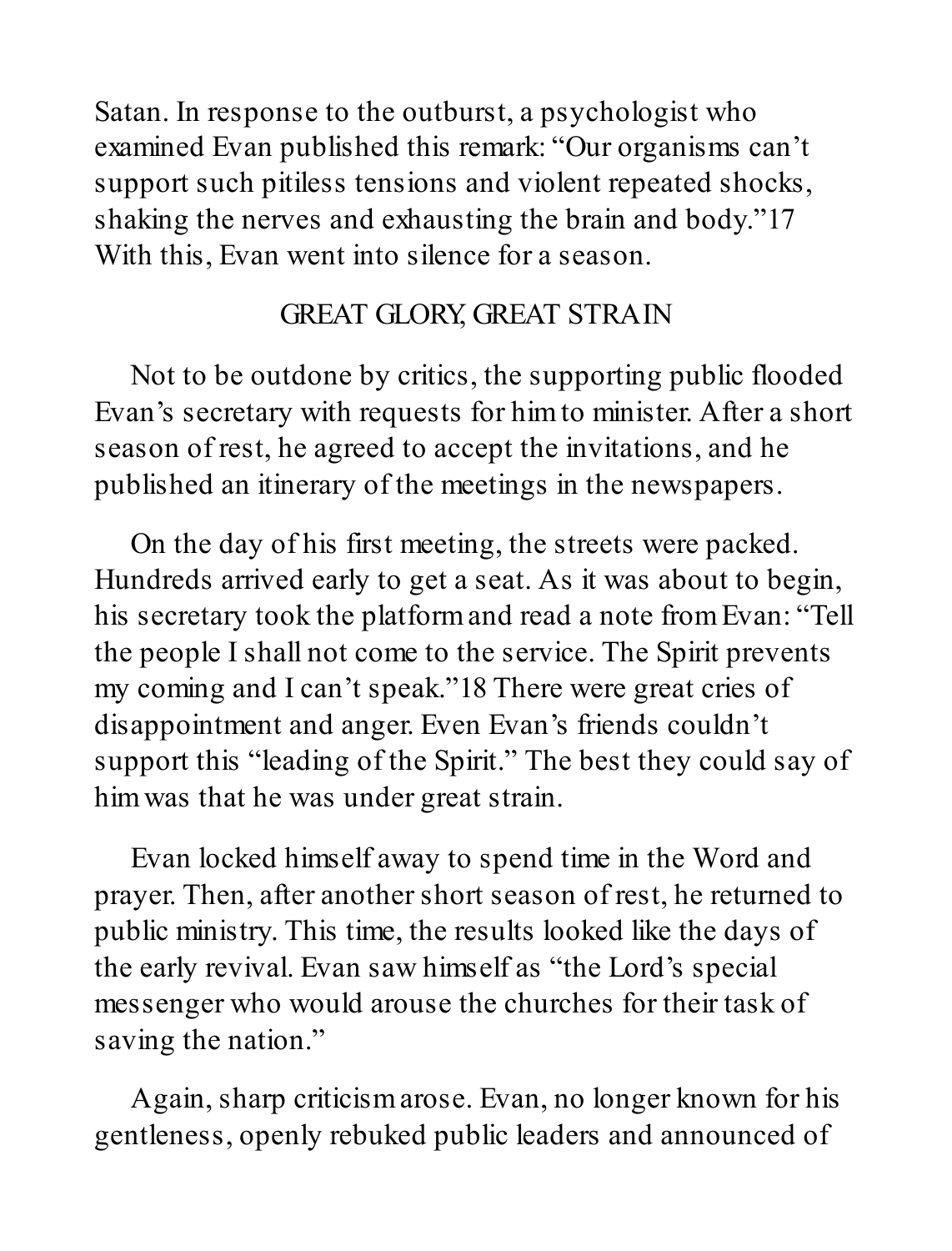one particular church he was ministering in that it was not "founded upon the Rock." One devastating blow came at a men's meeting in this same church when Evan filled in for the absent pastor, facing hundreds of disturbed men. When he arrived, he wouldn't step up to the platform, choosing instead to sit silent in his chair for two hours. As criticismwas openly voiced by the ministers there, Evan got up and left the chapel. When the pastor returned, he vowed the meetings would continue in peace and begged the ministers to conduct themselves peacefully. When Evan took the platformthat night, he smiled and exhorted themto study the true Shepherd in Ezekiel 34.

Because of his failing condition, Evan's emotional wounds became more difficult to heal. He became greatly disturbed at small things. He took it personally when he heard of converts "barking after the devil," or "following healers and prophetesses." As a result, he remained depressed most of the time.

The critical point of Evan Roberts' downfall came when he returned to northern Wales in the summer of 1906. He was asked to participate in a Keswick-type Easter convention for ministers and church leaders. It was there that Evan spoke on what he called his "new burden," which was the identification with Christ through suffering. Soon afterwards, he became tremendously overstrained and broke down again.

# **ENTER JEZEBEL**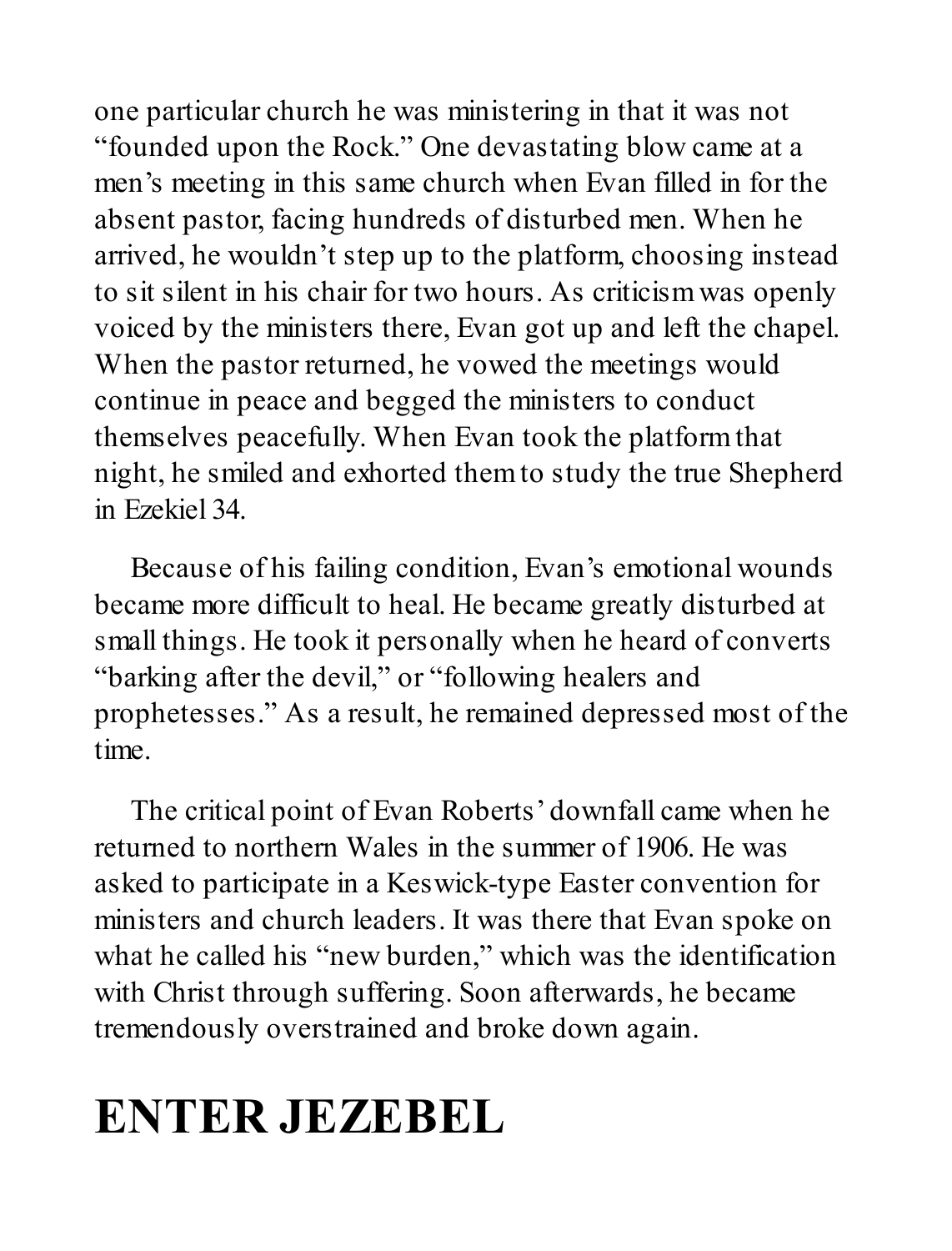At the Keswick meeting, Mrs. Jessie Penn-Lewis introduced herself to Evan. Mrs. Penn-Lewis was a socially influential and wealthy woman fromEngland.

She was also a minister, but her ministry had been scorned by the Welsh due to serious doctrinal conflicts. They rejected her "suffering" teachings and abolished her ministry in their nation.

When Mrs. Penn-Lewis heard Evan's message on the cross, she aligned herself with himto gain his acceptance. And she confided to friends that she felt Evan "had too been shattered and would need some type of getaway." Then she convinced Evan of her position while pointing out his excellent teaching and the abuses he was suffering because of it. In his weakened condition, Evan succumbed to her influence. Less than a month after being constantly paired with Penn-Lewis, Evan suffered his fourth and most serious nervous breakdown.

Newly discovered letters show that Penn-Lewis had ulterior motives with Evan Roberts. She used his name repeatedly while exonerating her own methods and beliefs. She also told the ministers of Wales that she was so hurt by their opinion of her and her doctrine that she wouldn't return to their nation. And she added that it was best for Evan to stay away from Wales because he, like her, was "too shattered to do anything."

After this announcement by Penn-Lewis, Roberts was transported quickly and quietly by train fromhis beloved homeland and place of his call. Penn-Lewis and her husband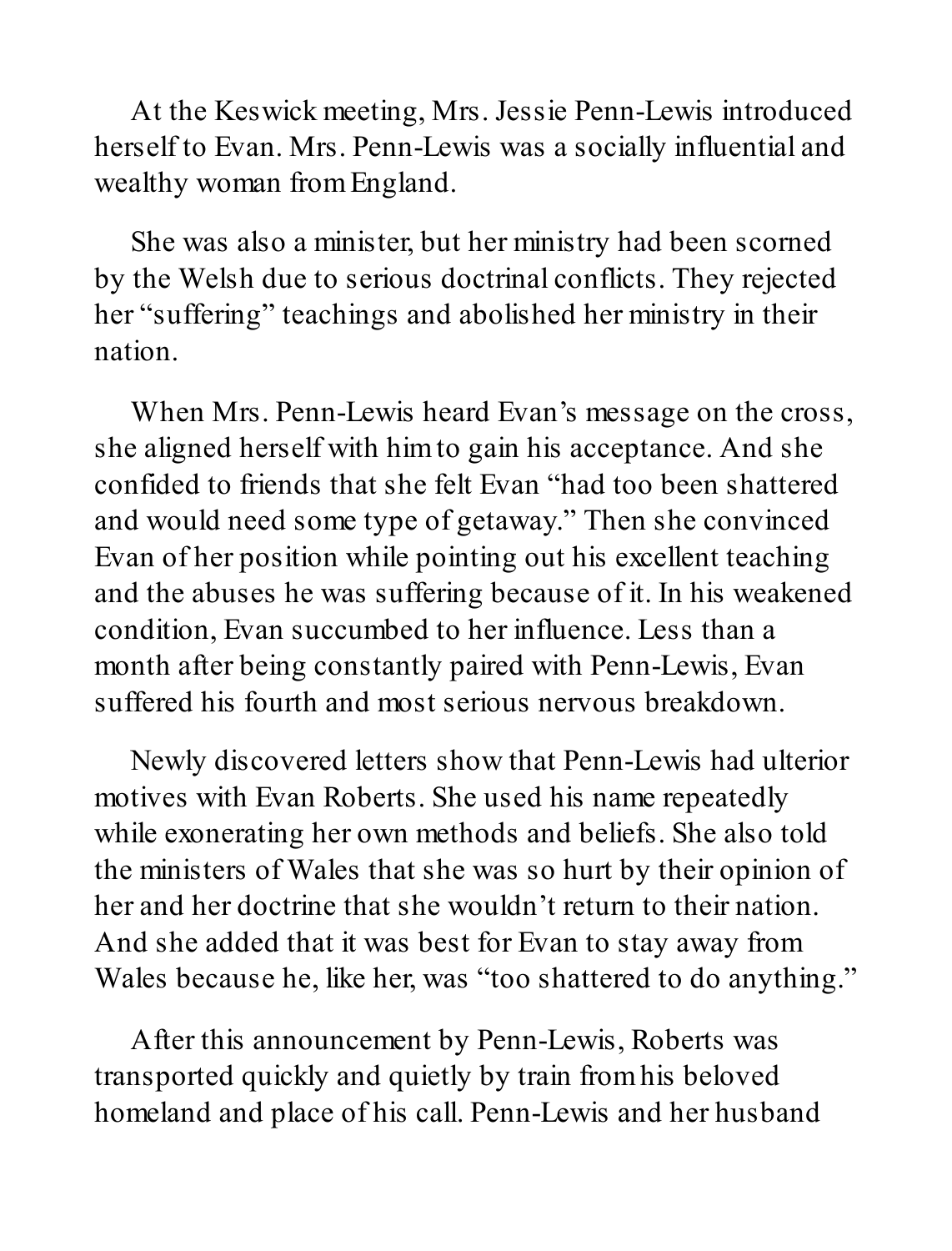retired Evan to their estate in England, Woodlands. Then they built their new home around Evan Roberts' needs. They built hima bedroom, a prayer room, and his own private stairway. It was here that the great evangelist was confined to bed.

#### FIRST KINGS 21?

While at Woodlands, Penn-Lewis visited Evan daily. Evan listened respectfully as she told himof the mistakes and wrong judgments she felt he made while in the ministry. But Evan wasn't able to discern that everything the woman said was based entirely on her opinions.

When one local minister was forbidden a personal interview with Roberts while gathering information for a book, he was angered by Penn-Lewis' complete control over the revivalist's affairs. Convinced Penn-Lewis had destroyed Evans' effectiveness, he wrote that she and those working with her had done "much towards marring his usefulness."19 This minister's letters were intercepted by Penn-Lewis and never seen by Evan. Other correspondence went completely unanswered, and rumors circulated wildly concerning Roberts' disappearance fromthe field.20

As Penn-Lewis counseled Evan in his seclusion, she questioned himabout the supernatural gifts that operated through him. She determined that Evan's depression was caused fromthis spiritual operation. Denouncing these gifts given to Evan, Penn-Lewis lectured that unless he was totally crucified to self, he was deceived. Filled with condemnation,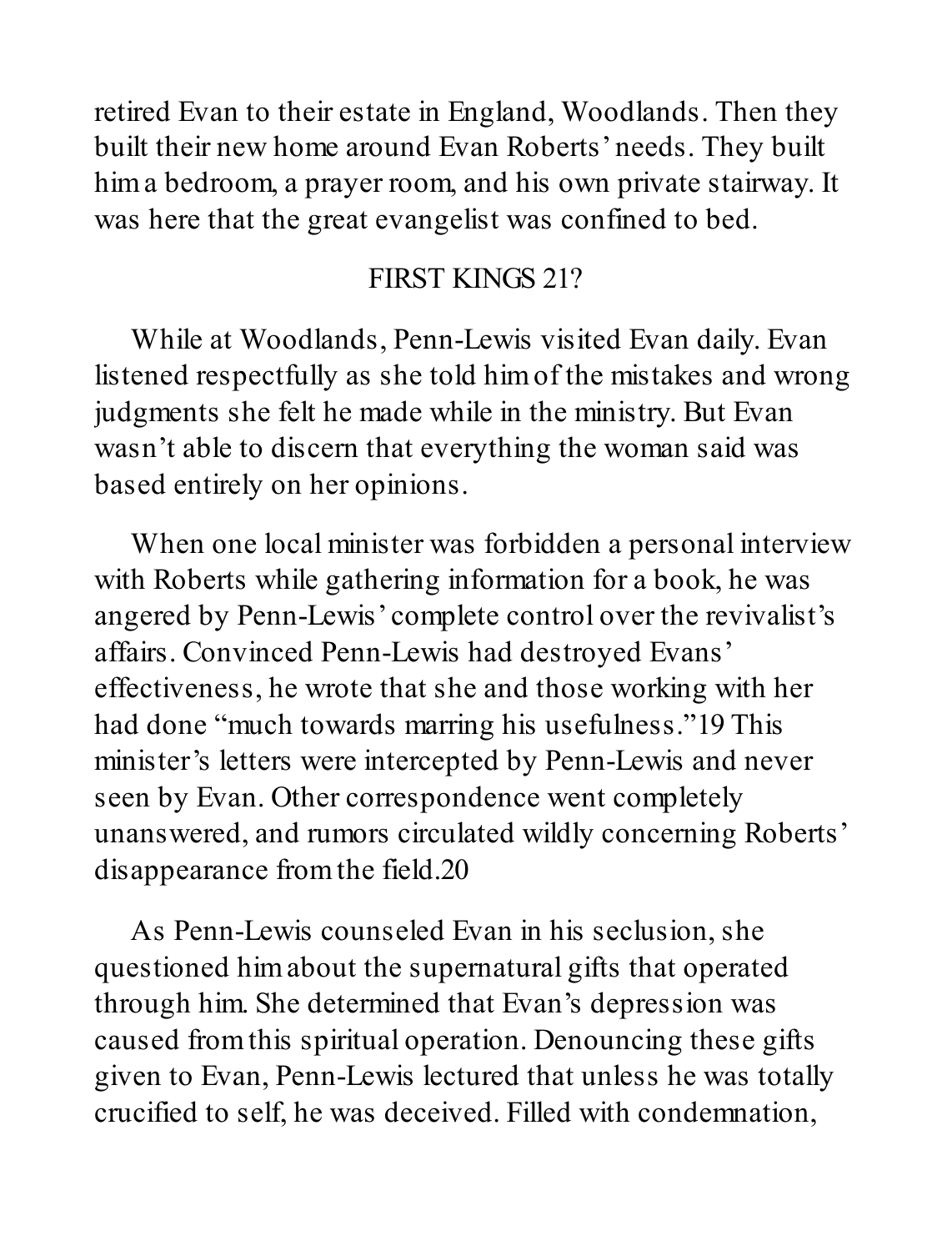Evan finally agreed that all the supernatural operations he had experienced couldn't have been of God. Besides confounding the multitudes, Evan concluded that he, too, had been deceived by the supernatural operations.

Fromthis point on, Evan determined fromMrs. Penn-Lewis' counsel that he would no longer trust any moving of the supernatural. And he concluded that in order for the Holy Spirit to move through any believer, he or she would have to have a far greater wisdomand experience than that which he possessed. The depressed revivalist's condition was extremely frail and was further frustrated by the repeated prodding and drilling of Penn-Lewis.

I wonder if Evan ever considered the thousands that turned to God and became born again because of those gifts. Could he remember the multitudes that came fromother nations to receive fromhis ministry and carry it to their countries? No doubt he heard of their glowing reports in their own nations.

I wonder if he thought of the multitudes, hungry for a touch, who stood in the streets because he had been so transparent for the Holy Spirit to use. Did he ever once consider that his lack of rest—not a lack of consecration caused his confusion? Did he think the mistakes he made fromexhaustion summed the total fruit of his ministry?

If Evan Roberts ever did consider these things, the thought never turned to action. Thus, the spiritual equipment that came as a result of his call was severely damaged for any future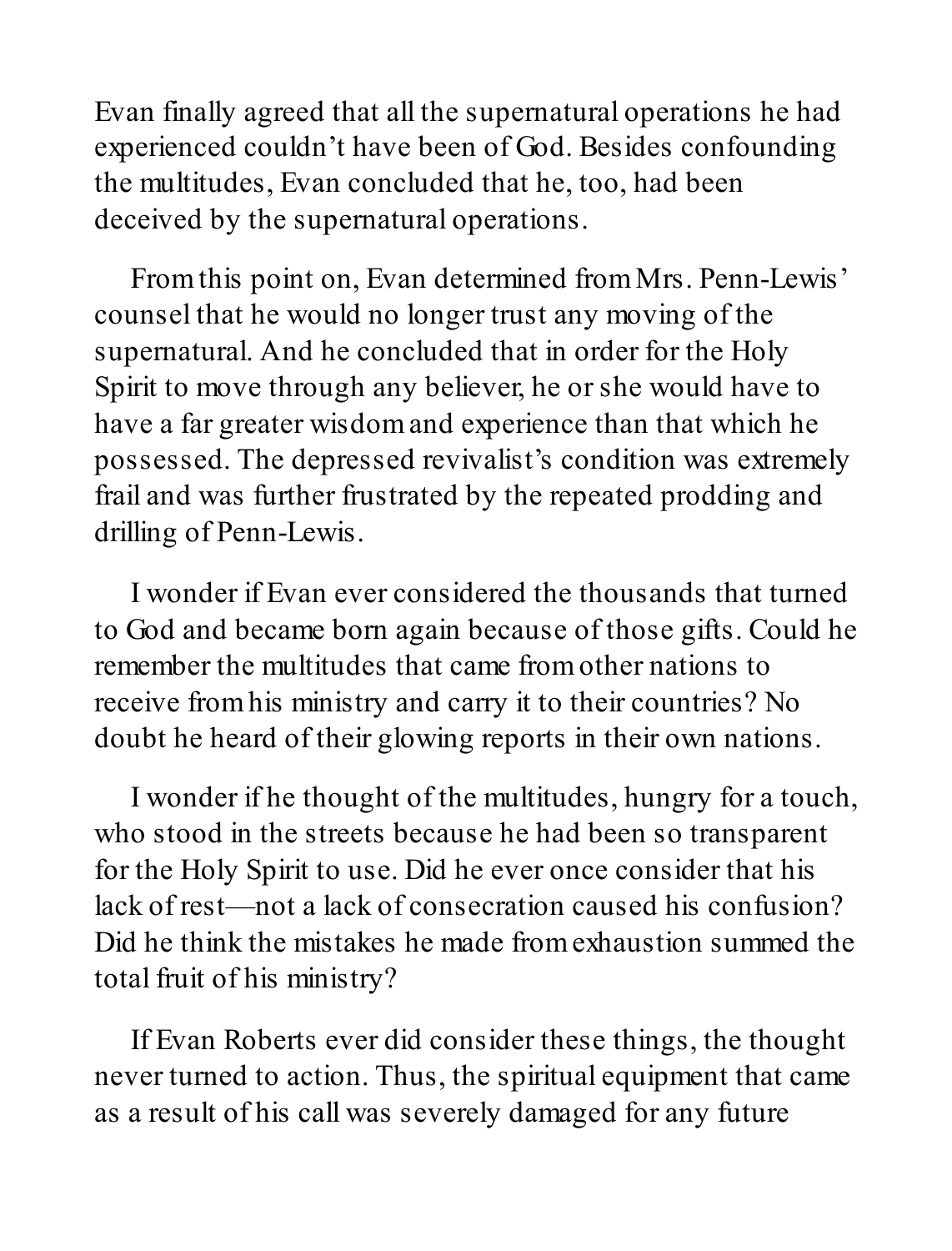manifestation.

#### PUL PIT MINISTRY? NEVER A GAIN

Faced with much criticism for her actions with Evan, Mrs. Penn-Lewis wrote to a respected revivalist. In the letter, she stated how Evan Roberts needed to be "safeguarded" and that he was maturing at a "great rate, seeing how he had been misled." She later wrote the same minister, this time stating how Evan had grown spiritually and that she could see how the two of themwere being "specially trained for a special work."

In my opinion, it seems that Mrs. Penn-Lewis was using the strength and call of Evan Roberts to promote herself. Frompast record, she didn't have the strength, character, or call to make it on her own. Therefore, I believe she needed something that would prove her spiritual validity. And that "something" was Evan Roberts. If she could gain his partnership, then she could share his platform.

Though Evan remained isolated at the home of Penn-Lewis, a minister and a friend were allowed to visit him. As they counseled and prayed with him, they greatly influenced his recovery. Their love helped to encourage Evan spiritually, but it was still another year before the emotionally shattered revivalist was able to physically stand or walk.

After a year, medical advisors told Evan to never undertake pulpit ministry again. He would be able to do informal counseling, but he was advised to never preach again. Obviously, for more reasons than health, Penn-Lewis agreed.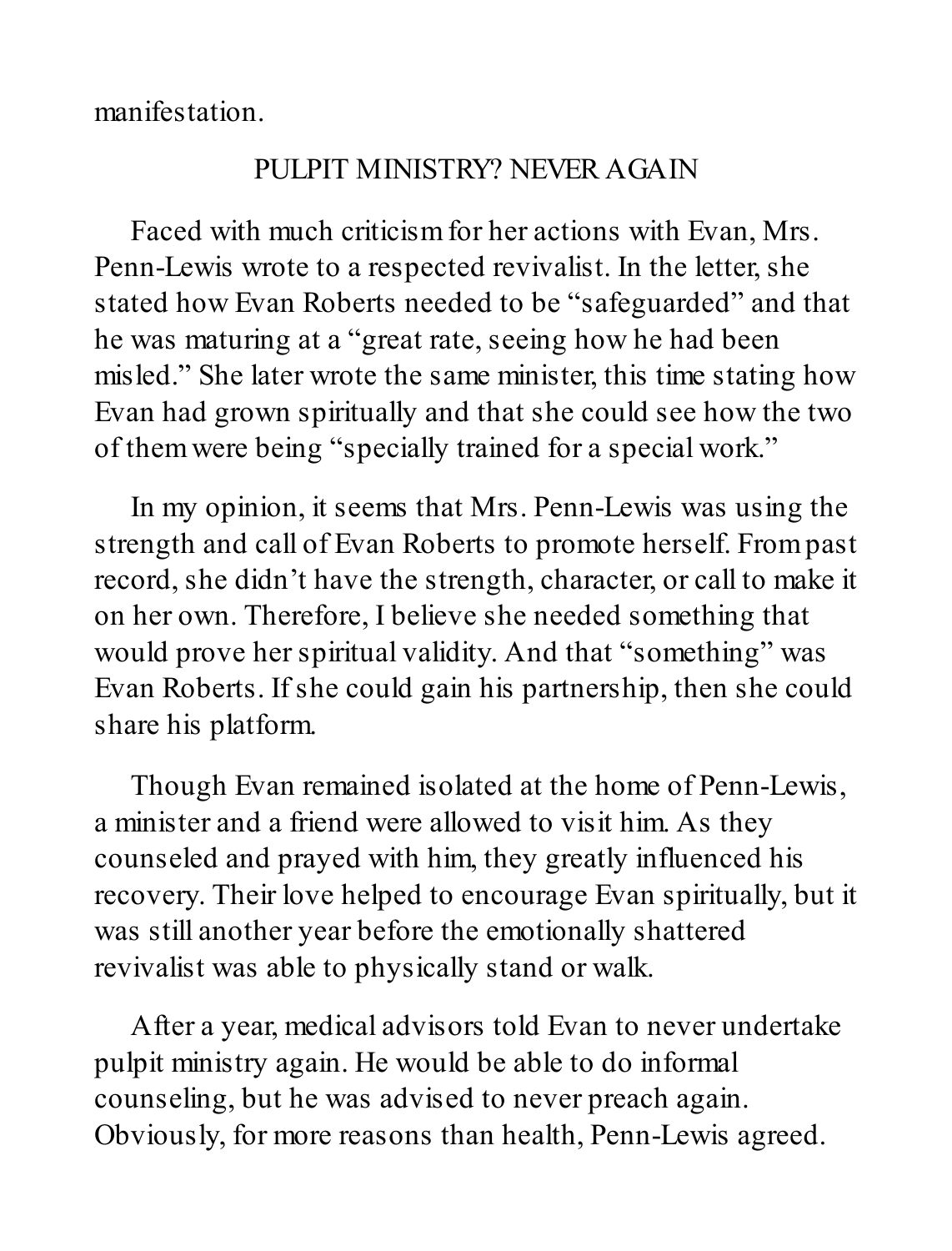Unaware of his physical condition, the Welsh revival converts were very hurt. They felt deserted by their leader. A year or so after Evan's move to Woodlands, concerned friends made accusations that Penn-Lewis was guilty of misleading Evan and that she had been far too secretive concerning their relationship. Evan answered their criticismby saying that he remained at her estate of his own free will. He also said Penn-Lewis was "one sent by God" and that her work could only be understood by "the faithful ones of God whose eyes are opened of God."21 But sadly, with eyes wide open, it was Evan who refused to see.

# **SEVERING THE BLOOD TIE**

Shortly thereafter, Evan began to refuse visits fromhis closest relatives. When his mother became seriously ill, the news wasn't passed on to himbecause of his nervous condition. It seems the decision was made by Penn-Lewis. But once when Evan's father came to see him, it was not Penn-Lewis, but Evan himself, who refused to speak with him. The reason given for not seeing his father was that "he had been set apart for a highly spiritual task and had thus been obliged to forget ties of blood."22

There is an important point I want to make here. Don't ever cut your family off. Whether or not you see "eye to eye" with themis irrelevant. Many of you are where you are today because of the prayers of your family. The old saying that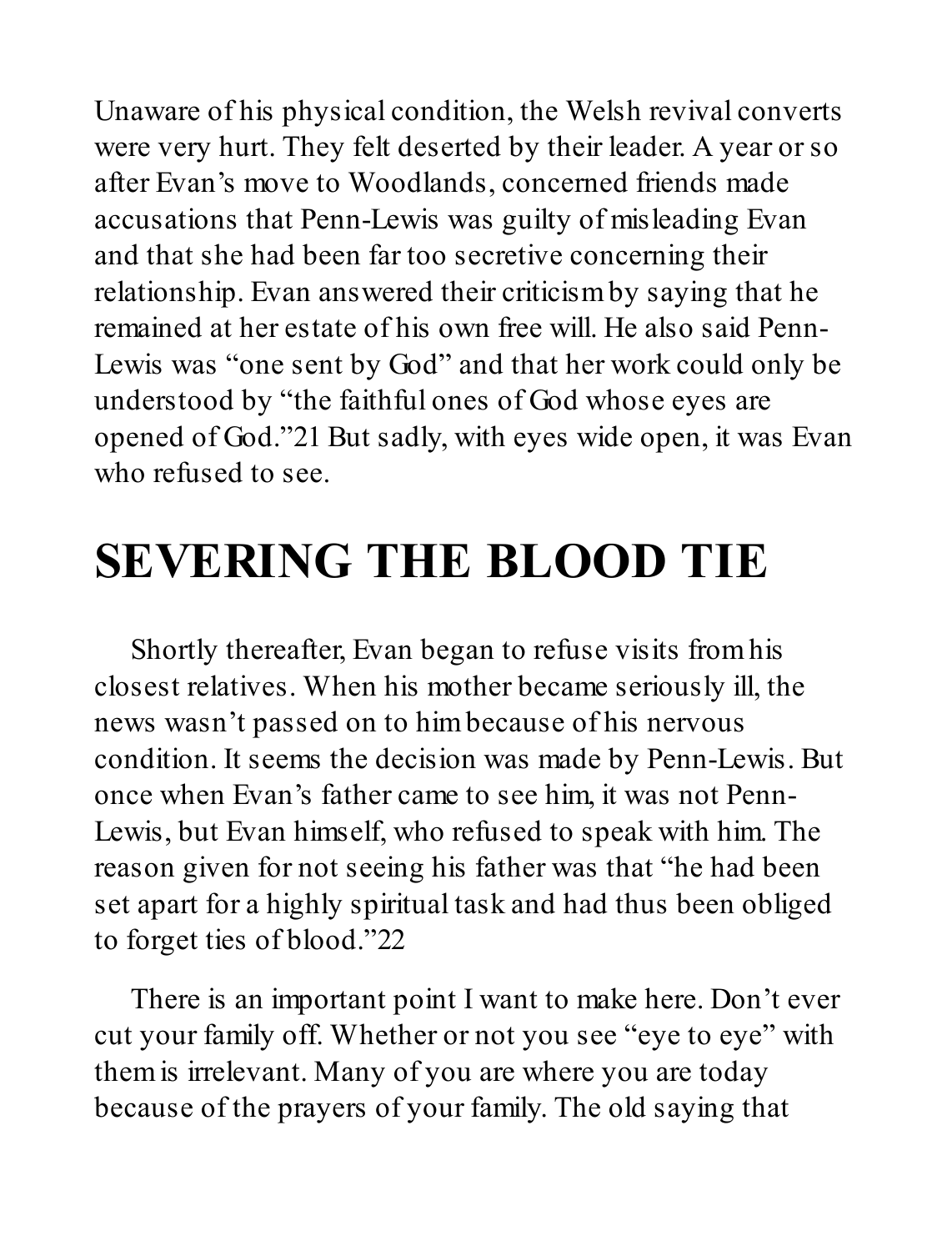"blood is thicker than water" is true. When all of hell turns against you, you can usually count on your family to love and care for you, especially if you were raised in a Christian home. By cutting off your blood ties, you cut off part of your own heritage. For some reason, it seems revivalists can be misled in this area, especially if they feel their family isn't spiritual enough for them. John Alexander Dowie went through the same thing. He even forsook his last name for a season. You can never become so spiritual that you forsake the Word of God that commands: "Honour thy father and mother; which is the first commandment with promise; that it may be well with thee, and thou mayest live long on the earth" (Ephesians 6:2– 3).

According to the Word, if you dishonor your family, you will not be at peace, and your life could be shortened. If you feel too spiritual for your family, then love themto your level. Never forsake them.

## **WAR ON THE RANKS**

During these isolated years, Penn-Lewis relied on the anointing of Evan Roberts and wrote a number of books. The first one, War on the Saints, was published in 1913. Mrs. Penn-Lewis stated the book was birthed fromsixyears of prayer and testing of the truth. It is believed the two authored the book together, but she received the credit. And rightfully so. Intended to be a complete answer manual to spiritual problems,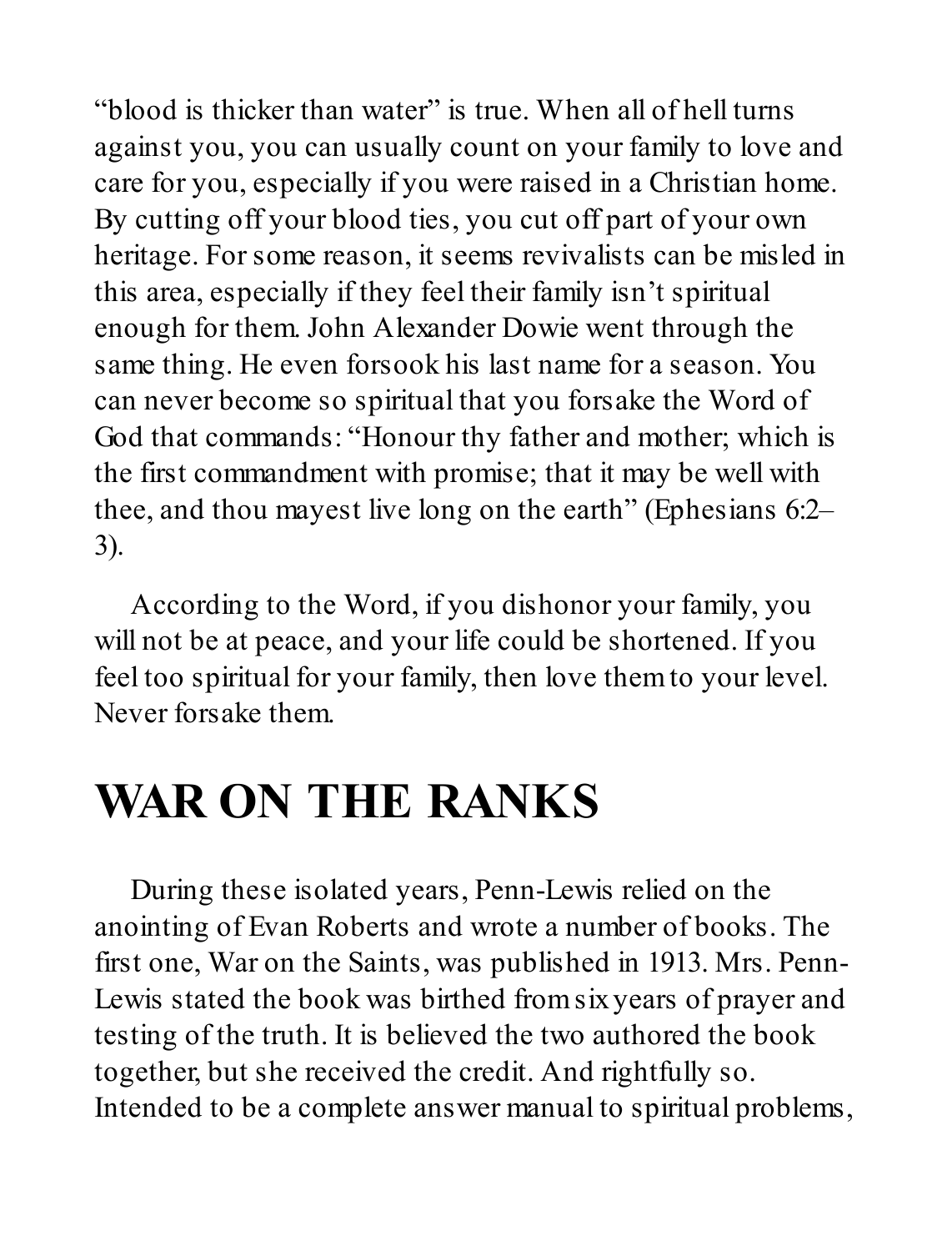it was instead a compiled work of spiritual confusion.

Within a year after the book was published, Roberts denounced it. He told friends it had been a "failed weapon which had confused and divided the Lord's people."

Though his opinion eventually changed, during the years of writing War on the Saints, Evan seemed mesmerized by Penn-Lewis, saying, "I know of none equal to her in understanding of spiritual things, she is a veteran in heavenly things."23 At this stage of Evan's recovery, Penn-Lewis convinced himthat his sufferings were a divine plan of God to equip himto do battle against satanic powers and to train others for battle. As a result, she persuaded himto translate into Welsh her revelations on warfare and to compose booklets of it into English.

It is amazing to see how a national revivalist, once so strong and invincible fromthe power of the Holy Spirit, could now become so harnessed, subdued, and deceived. The biblical stories of Elijah and Jezebel, or of Samson and Delilah, continue to repeat themselves throughout history.

# **SERMONS IN THE SHADOWS**

The newly formed teamof Roberts and Penn-Lewis also published a magazine entitled The Overcomer. This was a Penn-Lewis idea in which Evan wrote an essay, and she wrote the remainder of the issue. Frommy personal view, the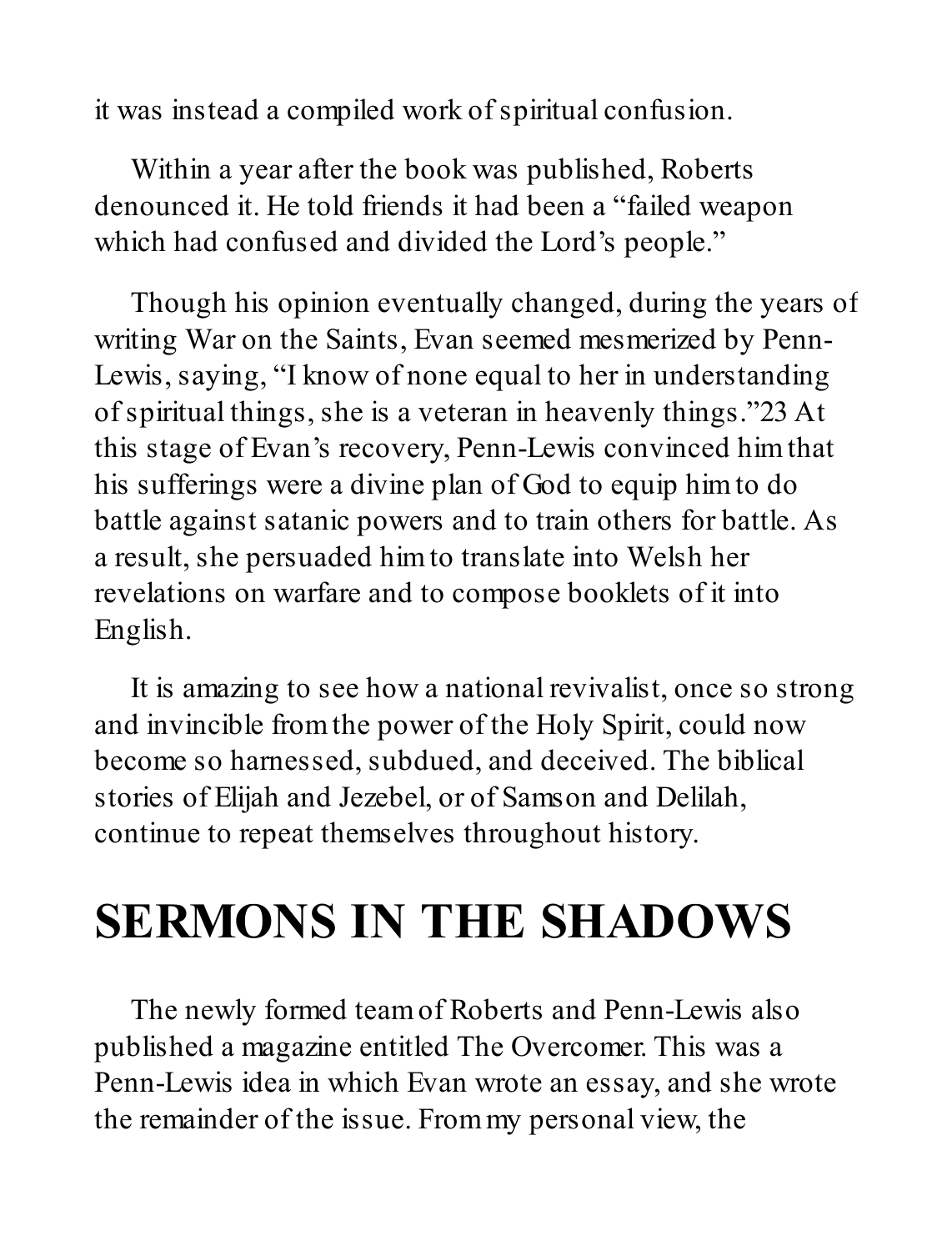magazine was just another tool of Penn-Lewis' continued need to bring validity and popularity to her work. It attacked early Pentecostal groups and listed their practices as satanic. But with a mailing list of approximately five thousand people, the magazine circulated throughout Britain, Europe, North America, South Africa, Korea, and China.

Penn-Lewis fell ill in late 1913. In her absence, Evan wrote most of the magazine. Then, several months after her health returned, she announced she was closing the magazine. She decided to hold what she called "Christian Workers' Conferences" where she would preach. During these conferences, Evan was to stay in the prayer room, and, at times, he would be allowed to counsel groups of people. This was justified by the fact that his medical advisors had told him to never again stand behind the pulpit. So Evan submitted and used his gifts in counseling. One person who sat under his group counselsaid, "What strikes me most is Evan Roberts' accuracy of insight, for he is rarely at fault in his diagnosis and his spiritual discernment."

How could one, who once seemed so invincible fromthe might of the Holy Spirit, and who balked at anyone who suggested otherwise, now be contained to only counseling sessions?

Penn-Lewis' conferences eventually became less popular over the years. When they did subside, Evan found his outlet through The School of Prayer. The school came out of "The Prayer Watch," which was instituted during the Swansea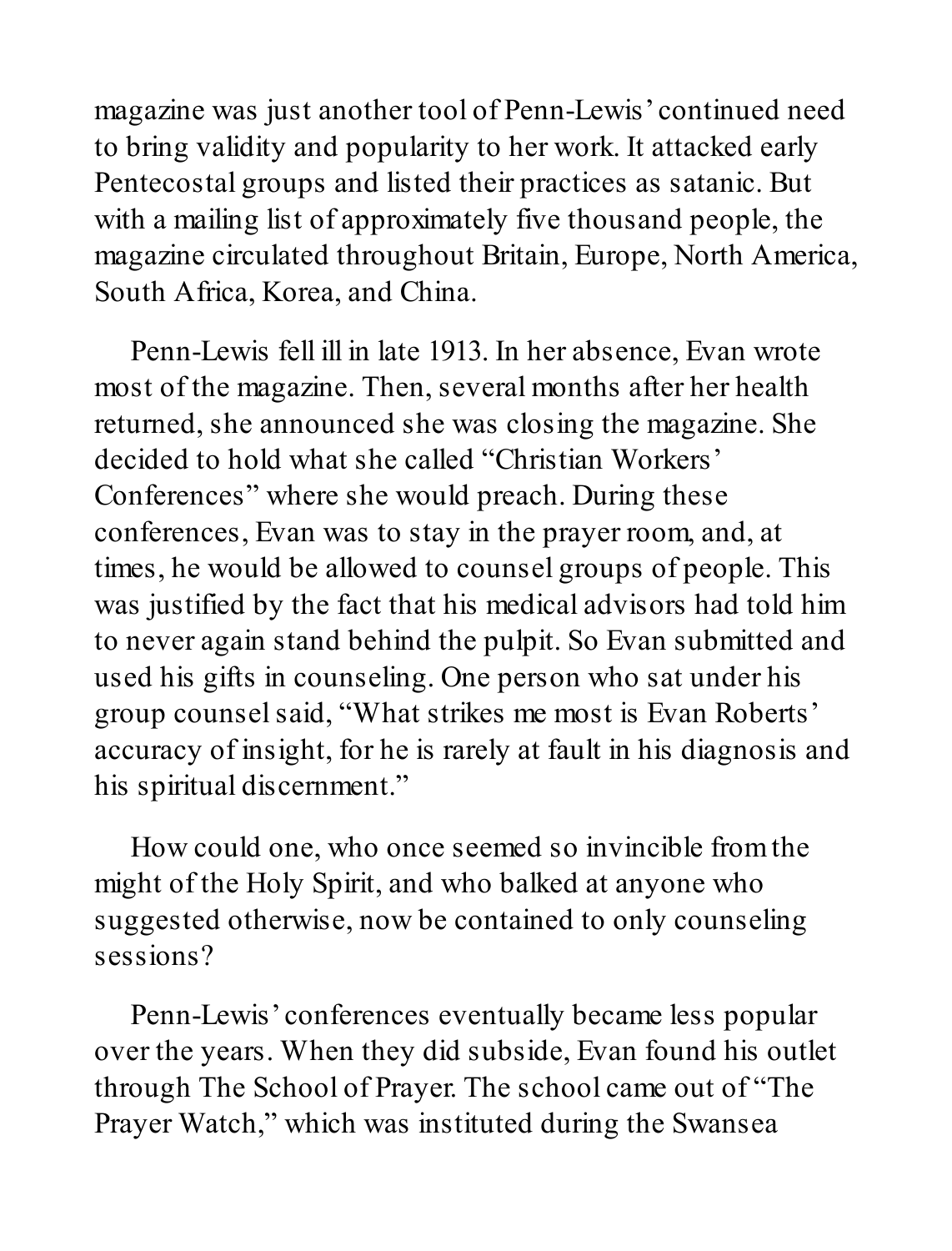Convention of 1908. In The School of Prayer, Evan taught how to intercede for families, ministers, and churches. And he wrote essays on various aspects and degrees of prayer. Several ministers commented that everything they knew about prayer came fromEvan's teachings.

Evan came alive when he spoke of prayer. The school sparked a new flame inside him. Eventually he detached himself fromThe Prayer Watch and turned privately toward his own prayer life.

For a while, several met with himin his prayer roomwithin the Penn-Lewis home. Then he pulled himself away fromthe group and chose to intercede privately before the Lord. Evan once commented to a friend, "I would like to reach a state of prayer where my life would be naught but one prayer from morn to night."

Evan seemed thrilled to be called to a life of intercession. His prayer ministry focused on Christian leaders and believers around the world. When a group of French Salvation Army officers asked himabout aggressive warfare, he answered:

> "In Luke it does not say, 'Preach and faint not,' but 'Pray and faint not.'It is not difficult to preach. But while you pray, you are alone in some solitary place, fighting in a prayer-battle against the powers of darkness. And you will know the secret of victory."24

I believe this statement supported Evan's choice to leave public ministry. In fact, he became so detached fromhumanity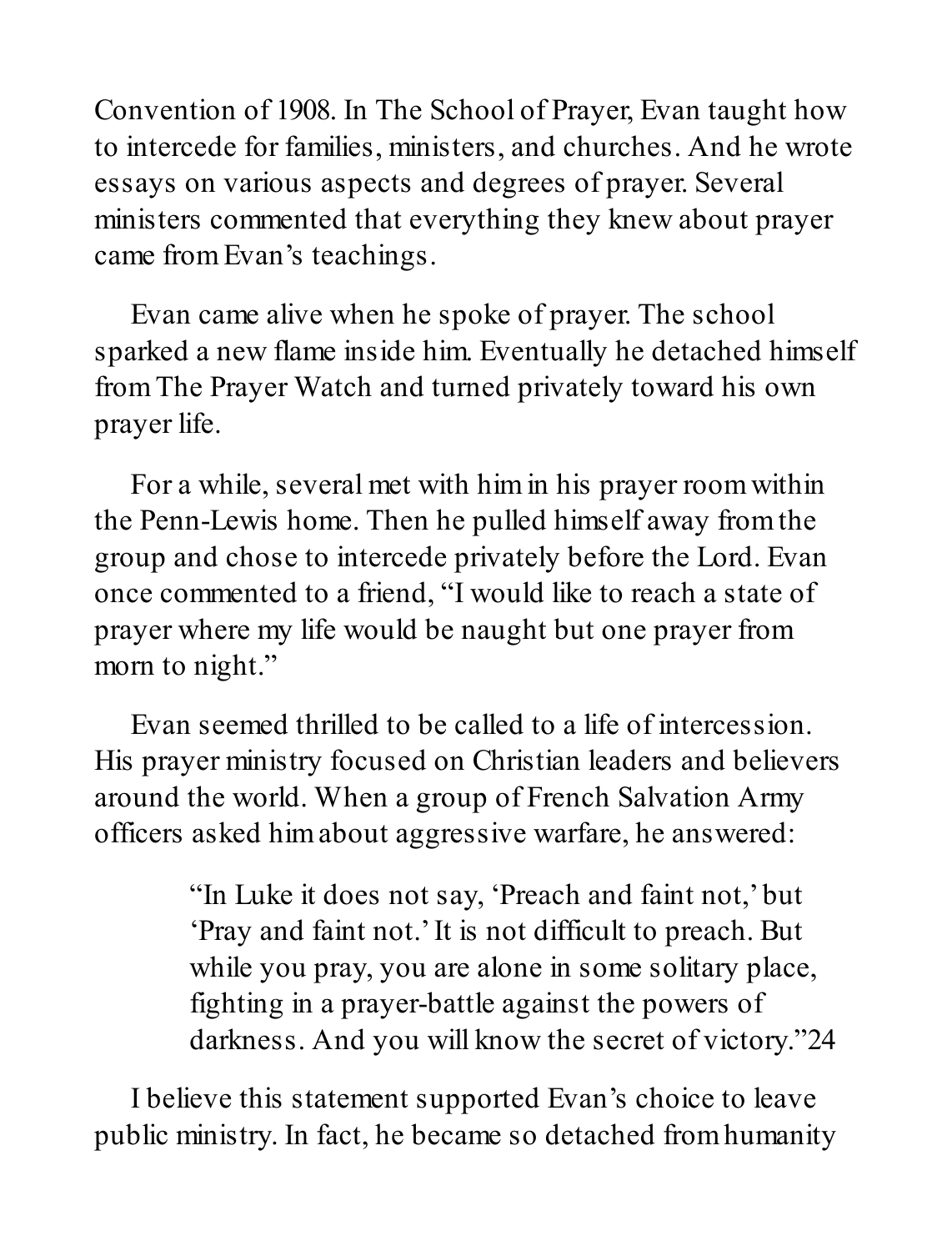that he could no longer relate to people. Penn-Lewis wrote this of his behavior: "Those who are around himcan't get into conversation with him—even if present in the same house."25

Evan Roberts remained inside the walls of the Penn-Lewis home for eight years.

The life of Evan Roberts was complex. I find it interesting that even though Penn-Lewis used Evan's ministry influence for her own ulterior motives, Evan obviously allowed it. In the beginning, he probably had little choice because of his invalid condition. However, the young revivalist remained in her household for eight years. And this leaves me with a multitude of questions. Was the Penn-Lewis home a comfort zone for him? Did he lose all confidence in his public image? Why didn't he go home? Did his emotional breakdowns cause himto feelsecure with someone else in control? The only thing we can conclude for sure is that Evan Roberts made a choice to leave the public forefront. And the Penn-Lewis home is where he wanted to be.

#### "SHALLWE HAVEREVIVALAGAIN?"

It is not exactly clear how or why Penn-Lewis and Evan Roberts separated. First, it was noticed in 1920 that he was no longer contributing to any of her writings. When asked about his absence, she responded, "It is remarkable that Mr. Roberts has never been able to take part in the work again, but his work has been carried on by others."26

Then, sometime between 1919 and 1921, Evan moved to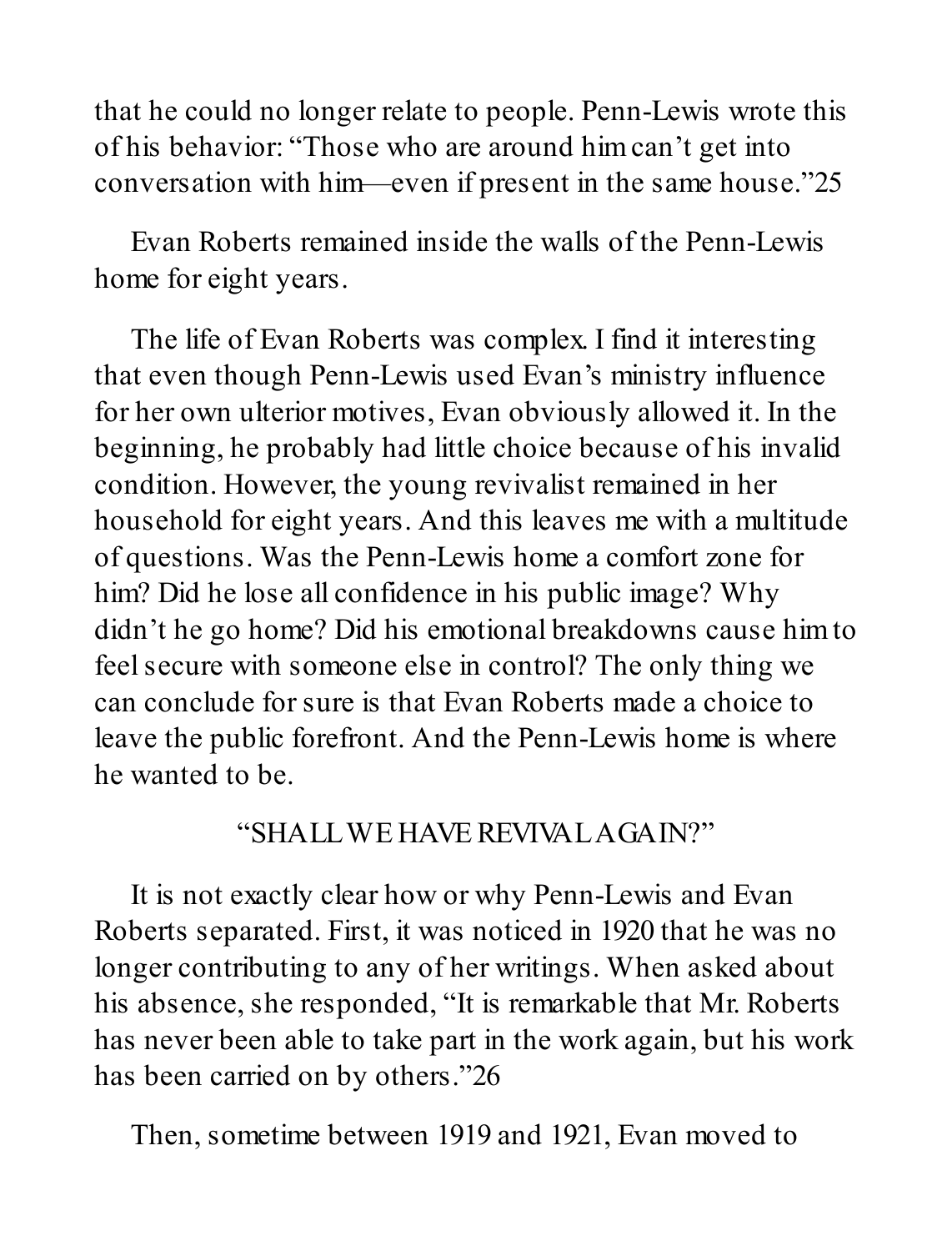Brighton, in Sussex. He had purchased a typewriter and began to write several booklets. But they were unorganized and much of the Scripture was out of context. The booklets were never a success.

Evan had written to several friends in his homeland to tell themhow he had never forgotten their love and support. England and Wales were bitterly divided at this time. Returning to his homeland wouldn't be easy without the support and the permission fromthe citizens of Wales. Besides the fact that Evan had left, the converts of the Welsh Revival were shocked and outraged at what they had read in War on the Saints. It seemed to themtheir leader was now contradicting everything he once stood for. The Welsh didn't know what to think of the young revivalist now. They thought they had known his heart, but they couldn't explain his actions.

Evan wrote to his denomination and congratulated a minister who received a new position in it. The minister was elated to receive the letter and asked if he could publish it to break Evan's ten-year silence. Evan consented, and was invited to return to Wales at his convenience. Evan did just that.

In 1926, Evan's father fell ill. When Evan returned home for a visit, the family was receptive. All the members were happy to see himand assured himthat all was forgiven. And while he was there, some members of a particular chapel asked himto hold a service. Obviously forgetting the medical advisor's warning, Evan took the pulpit. While the congregation was surprised at his middle-aged appearance, they recognized the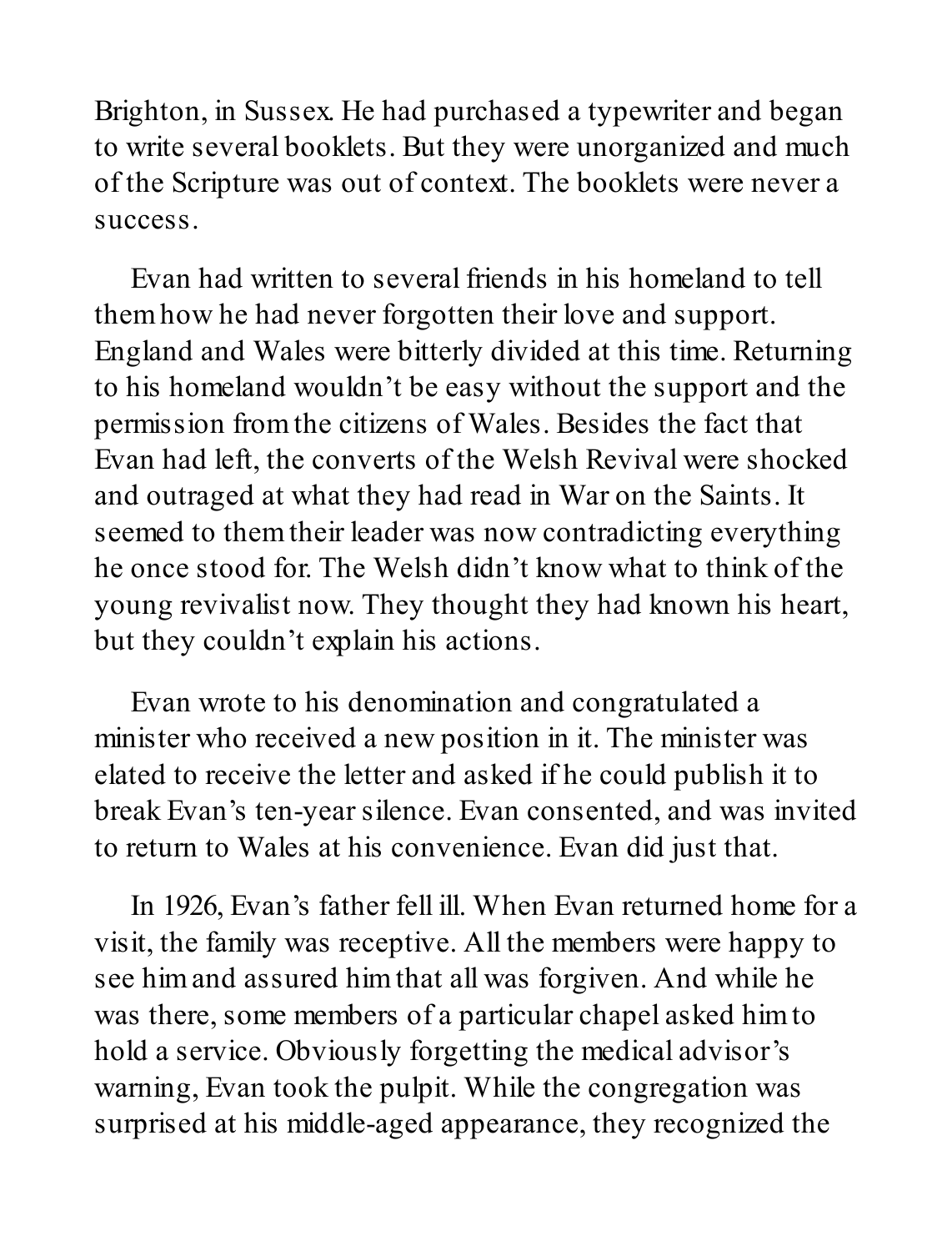power of the Holy Spirit that still rung through Evan's voice. The people became so excited that it was murmured throughout northern Wales, "Shall we have revival again?"

Mrs. Penn-Lewis died of lung disease in 1927. Evan had been longing for his homeland of Wales for some time. After her death in 1927, Evan returned home permanently. It is interesting to note that though he began to visit Wales, he never moved there fromEngland until Penn-Lewis died.

#### "THEROOM FLOODED WITH LIGHT"

Evan's father died in 1928, and at the funeral service, Evan did something unusual. As his father was being somberly eulogized, he suddenly interrupted and said, "This is not a death but a resurrection. Let us bear witness to this truth." Of that day, one person remarked, "Something like electricity went through us. One felt that if he had gone on there would have been another revival then and there."

Indeed, there was a short revival. The deacons of Moriah asked Evan to take part in a specialservice. When he decided to speak, the exciting news traveled throughout Wales. Visitors poured into northern Wales, and locals rushed to the chapel after work. Two hours before the service began, the chapel was full. Outside in the streets, another large crowd had assembled. Young people were eager to hear the man their parents spoke of. Evan calmly addressed the crowd. Then he went outside to address the overflow of people.

During this brief period, he visited various chapels and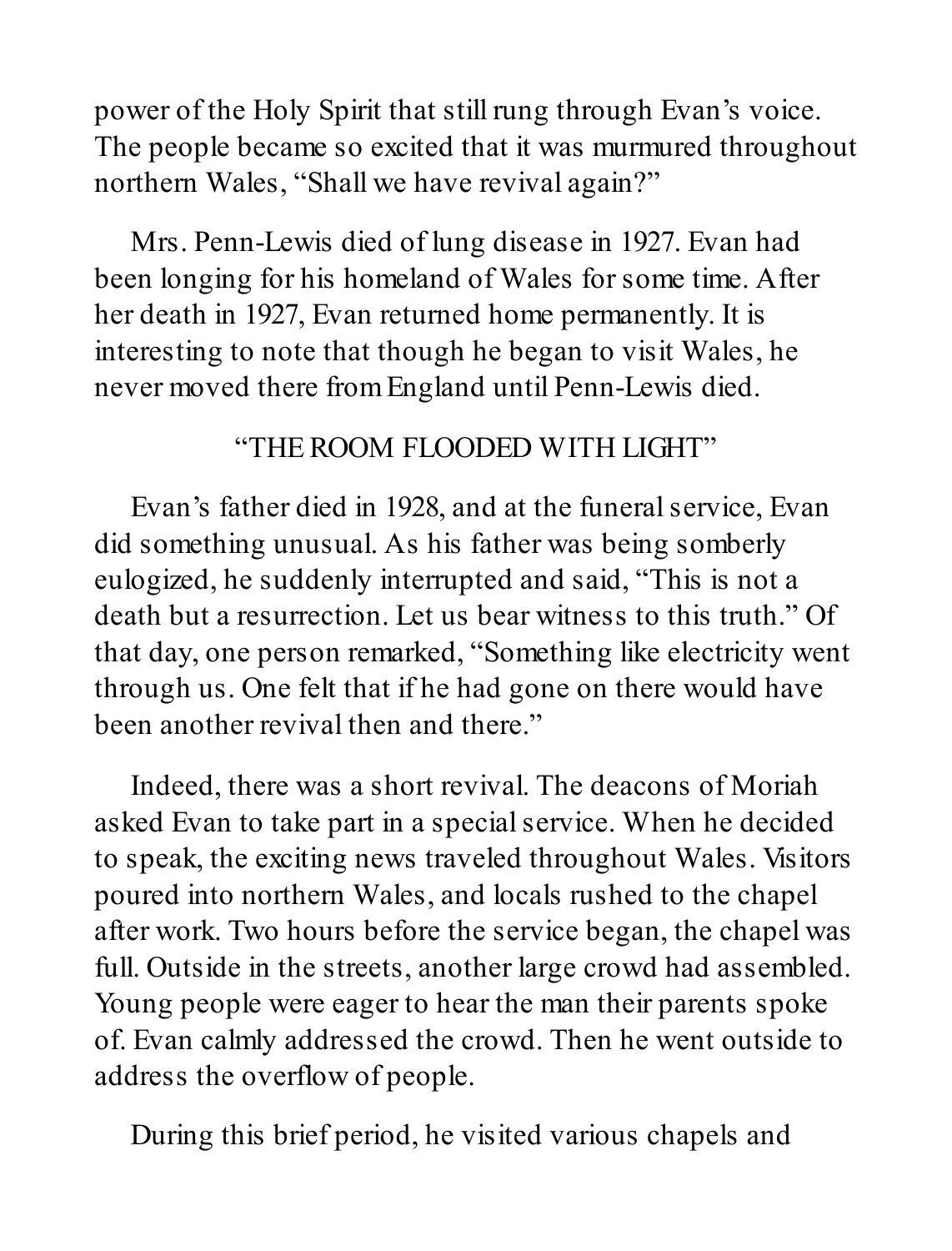warned against the choking materialismthat had crept into the church. Once, two parents brought their child to Evan in his prayer room. As he prayed for the child, "the roomwas flooded with light and with a sense of the Spirit of God." The parents began to praise and worship God at the top of their voice. Soon, nearby workers heard themand left their jobs to join the group. Shoppers in the same district also heard the celebration and ran to take part. In a matter of time, there was such a large crowd gathered that wagons couldn't get through the streets. According to an eyewitness, Evan prayed for healings and deliverances and operated in the gift of prophecy. But he is said to have openly rebuked someone who tried to speak in tongues. Nevertheless, some thought Evan Roberts had become Pentecostal. Healings, conversions, and answered prayers were the most talked about results of this small revival. A year later, Evan Roberts totally disappeared frompublic life.

# **A SHADOW OF SUCCESS**

By 1931, Evan was almost a forgotten man. He stayed in a roomprovided by Mrs. Oswald Williams. She wanted nothing fromEvan but to ensure his peace of mind. He spent the last years of his life writing poetry and letters to ministers. He kept a daily journal and enjoyed watching sports and theater. In May 1949, Evan had to stay in bed all day for the first time. One word was written in the September 1950 portion of his journal. It was the word "ill."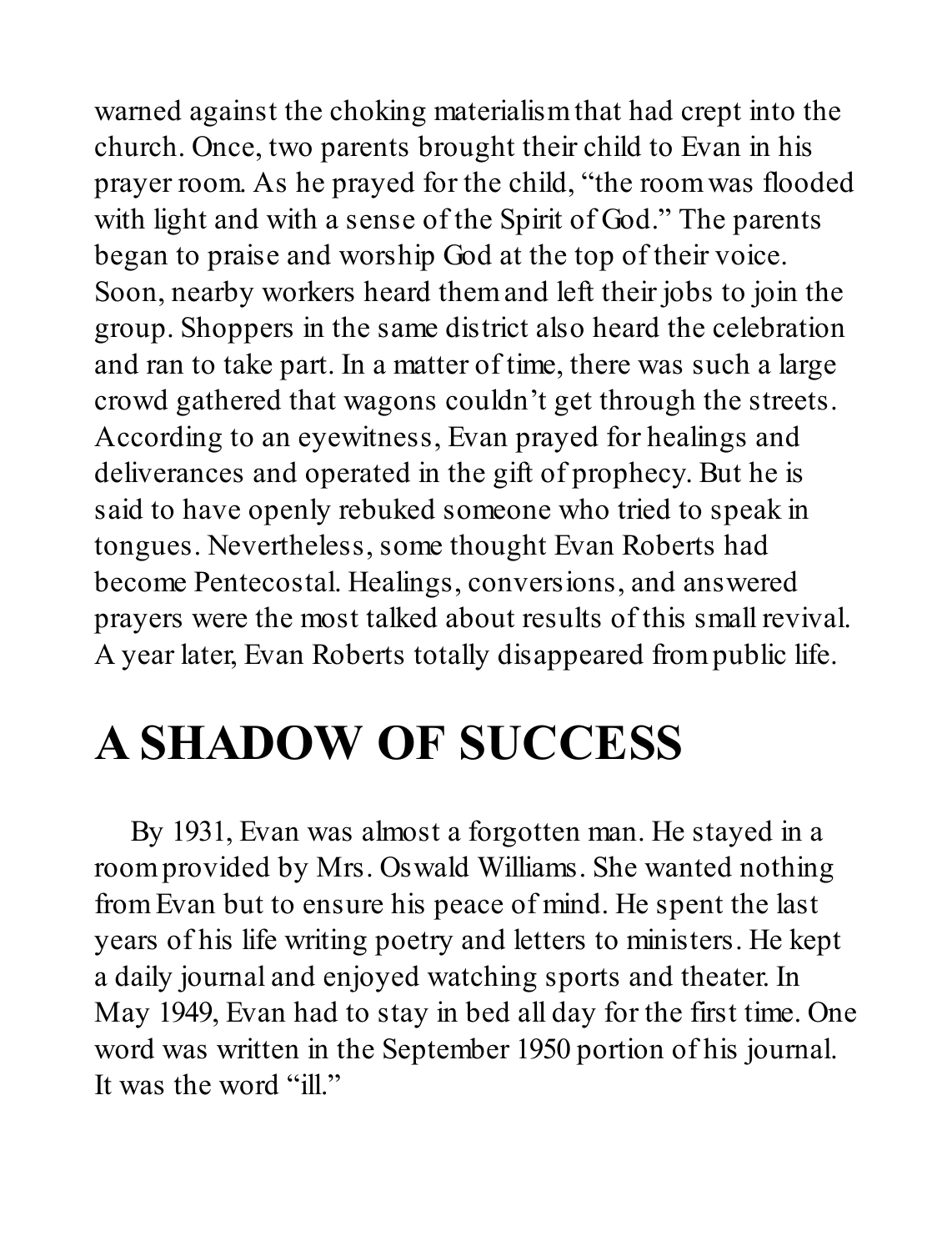Evan Roberts was buried on January 29, 1951, at the age of seventy-two. He was buried in the family plot behind Moriah Chapel in northern Wales. Some years later, a memorial column was raised in front of Moriah commemorating his efforts to stir revival.

The funeralservice itself turned into a memorial. Hundreds who loved Evan Roberts but had lost sight of himthrough the years attended and sang his favorite hymns.

Of the many tributes to him, the memorial in The Western Mail eulogized himbest. It read, "He was a man who had experienced strange things. In his youth, he had seemed to hold the nation in the palms of his hands. He endured strains and underwent great changes of opinion and outlook but his religious convictions remained firmto the end."

Indeed, Evan Roberts was a great revivalist who held the keys of spiritual awakening. He pioneered a religious move of the Spirit of God in Wales. However, forty years later, not a trace of this revival could be found in his homeland. It would remain as only a memory in the hearts of those who experienced it.

But, why just "a memory"?

Because one man can't carry the weight of revival alone. He can lead a move of God, but the people also have their part to play. If a move of God fades away, it is partly because the people never continued in what they received. So we are in error if we solely blame the leader.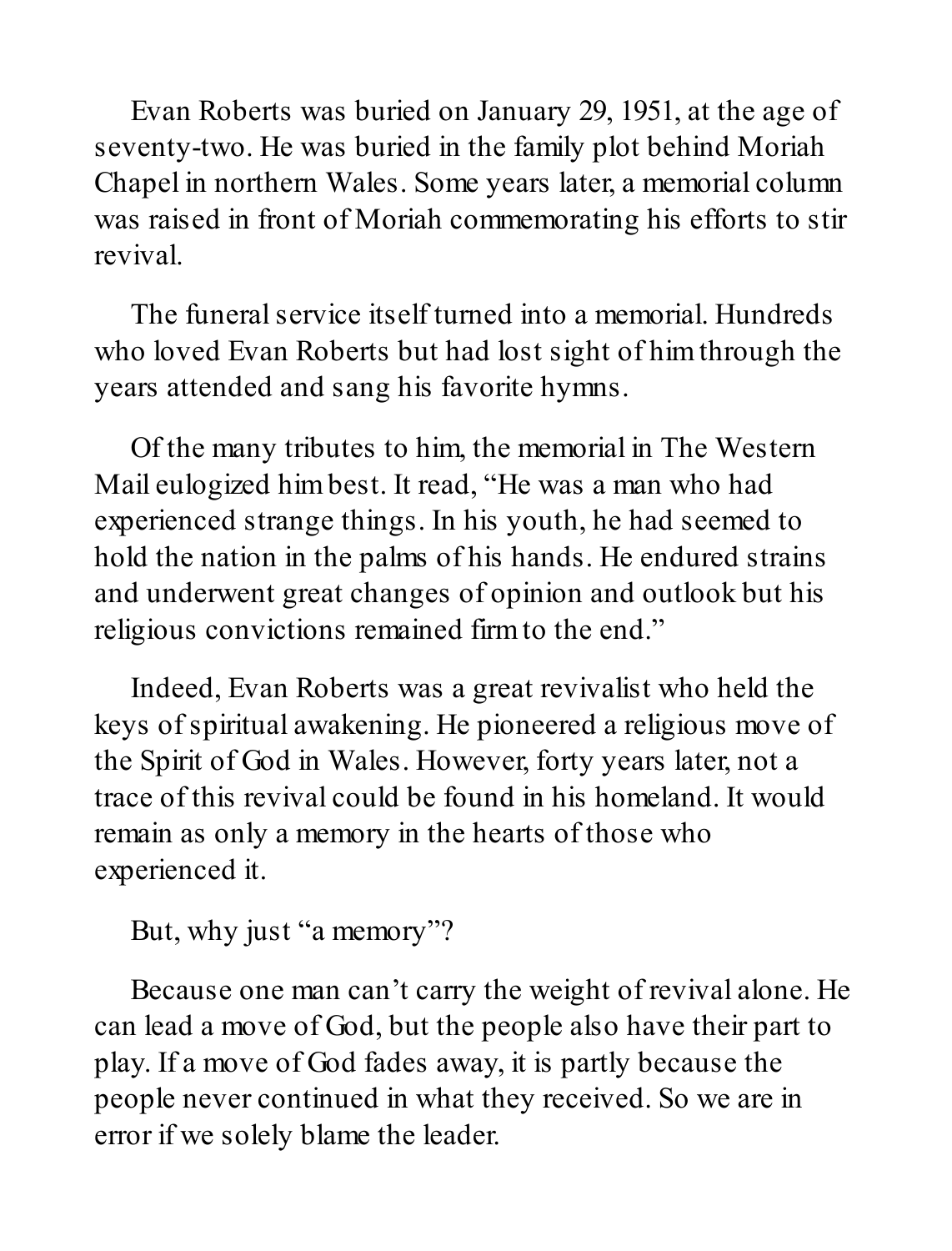There are a multitude of unanswered questions circling Evan Roberts'life. Some believe Evan was ordained by God for a two-year public ministry, then was called to spend the rest of his life in worldwide prayer and intercession. If this were totally true, I believe he would have died a happy man. But dark and depressing poetry was found written in his journals. In his sixties, he wondered if there was any purpose left in his life. His reaction was a mixture of "personal loss, loneliness, and failure." It seemed he continually searched for the part he was to play.

I believe Evan Roberts carried the spiritual truths that would shake the world, but those truths were only in his heart. It seemed he could never find the keys to emotional strength. Evan wanted his personality to fade into the shadows and he said repeatedly, "I do not want to be seen." Yet, in my opinion, the weakness of his emotional disposition caused himto be seen more than if he had taken his place in the authoritative leadership that comes in the move of God.

To carry the weight that comes with leading a revival, especially for a nation, all three parts of the human being spirit, soul, and body—must be made strong. As we can see fromhis life, there is more to revival than spiritual revelation. Spiritual hunger and revelation are always where it begins. But we are more than spiritual beings. The human body and emotions must be strong through the Word of God in order to maintain revival in the earth.

Your work for God doesn't have to fail or be cut short.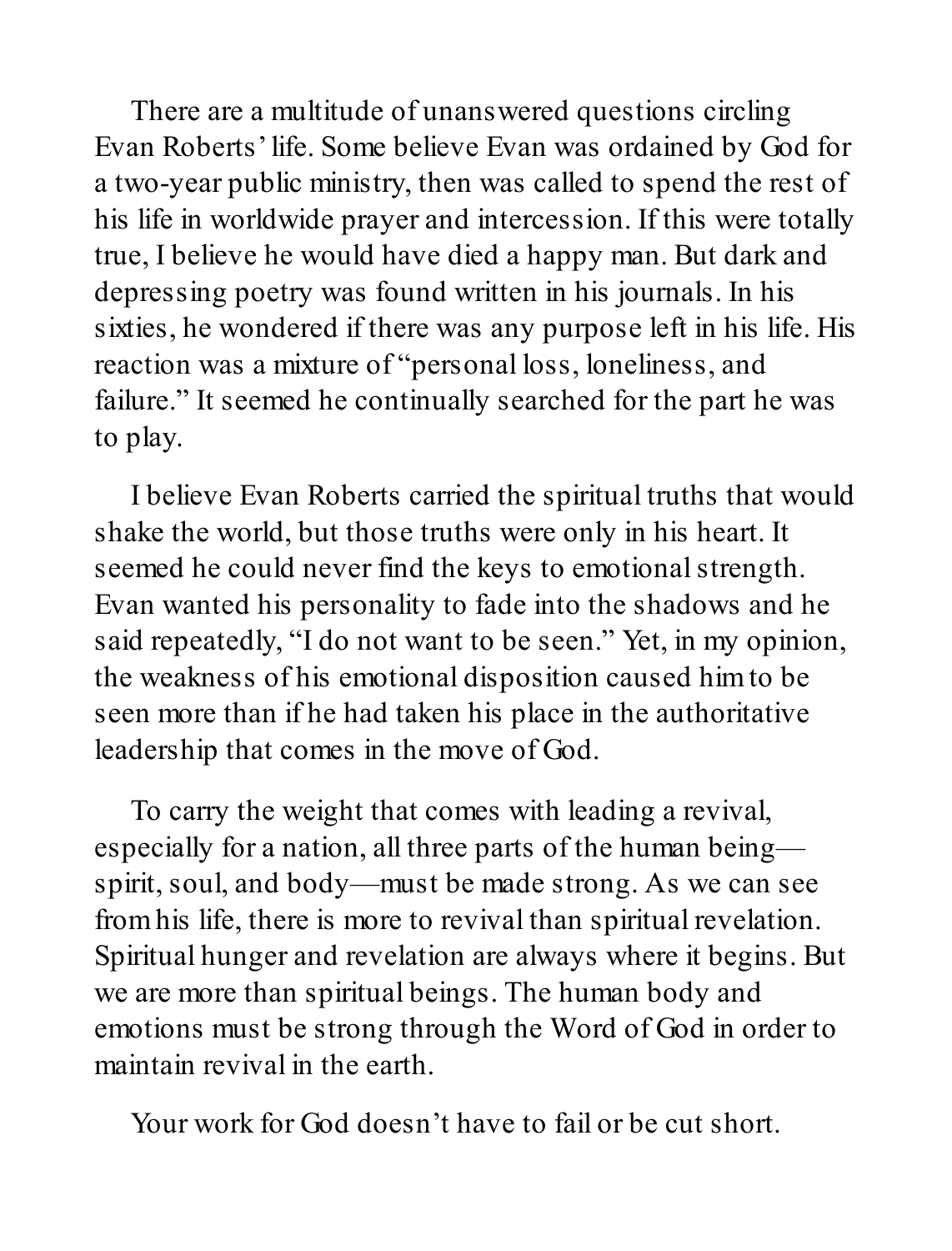Strengthen your body, season your soul, and yield your spirit to the plan of God. You can have revival in your nation and run with it successfully!

1 Brynmor Pierce Jones, An Instrument of Revival: The Complete Life of Evan Roberts, 1878–1951(South Plainfield, NJ: Bridge Publishing, 1995), 10.

2 Ibid., 10–12; 19.

3 Jones, Instrument of Revival, 14.

4 Ibid.

5 Ibid., 15.

6 Charles Clarke, Pioneers of Revival (Plainfield, NJ: Logos International, 1971), 26.

8 James Alexander Stewart, Invasion of Wales by the Spirit through Evan Roberts (Asheville, NC: Revival Literature, 1963), 28.

9 Jones, Instrument of Revival, 26.

10 David Matthews, I Saw the Welsh Revival (Kimmel, IN: Pioneer Books), 75.

11 Stewart, Invasion of Wales, 64, 65.